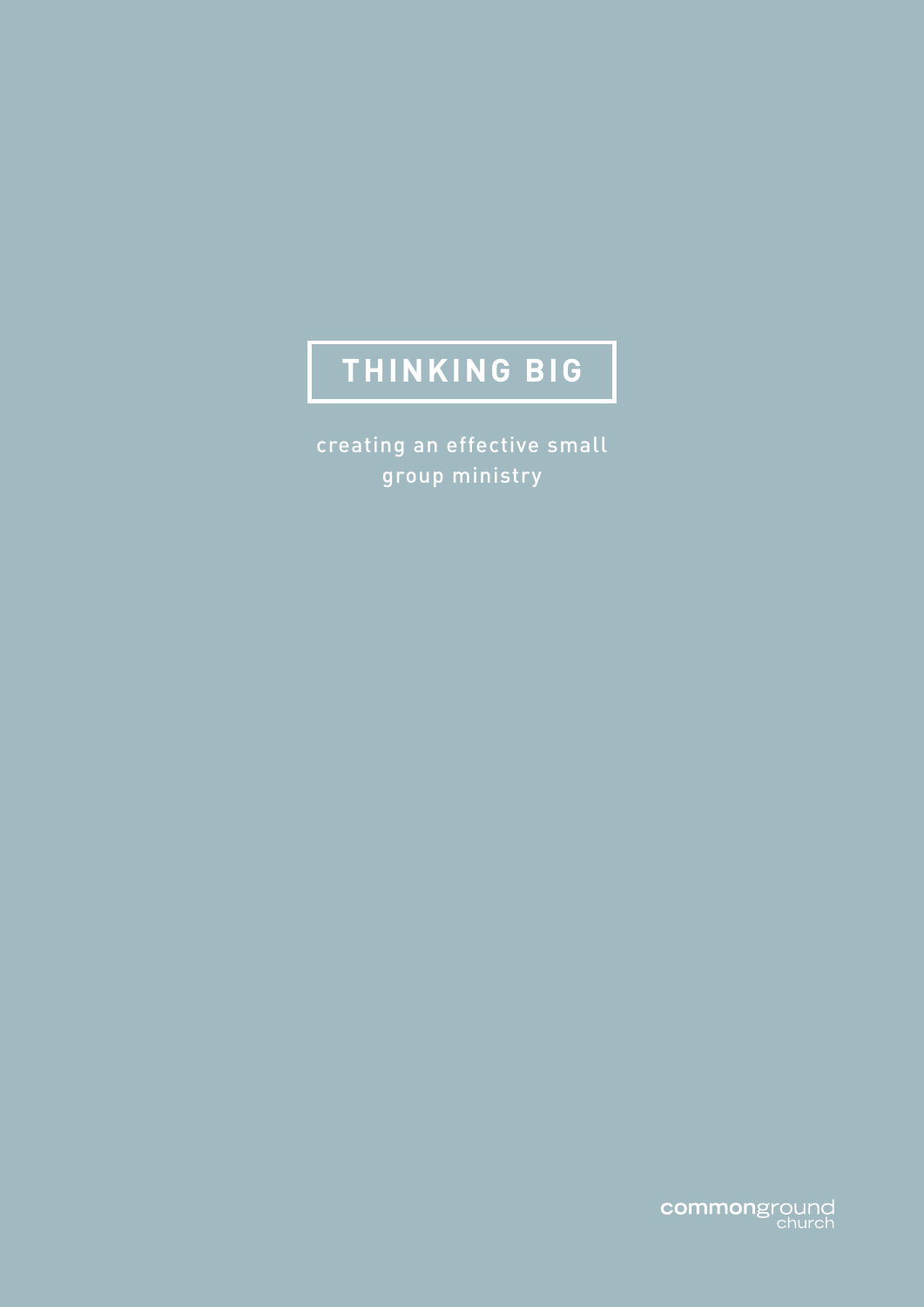## **INTRODUCTION**

Thinking big about how, why and what kinds of small groups we are creating should be a big deal. This is not a book on how to better lead your small group. Rather it is written for the leadership teams of churches who want to sharpen their small groups ministry strategy. With a dizzying amount of small group ministry models, it's hard to know which one is right for your church and context.

This e-book will reveal some of the thinking behind the way Common Ground goes about small group ministry, but more importantly, it will help any leadership team find their tailor-made approach.

Common Ground Church consists of about 10 churches who are at various stages in their individual journeys. Each of them is committed to small groups. We value a radical crosspollination of ideas and learning, which creates an intense learning and sharpening environment. This document captures two decades of these learnings.

Our first confession: we don't have the silver bullet sollution for small groups ministry. That's because we have never discovered a problem-free approach! Whenever we try a new approach to small groups, it comes along with a new set of pros, and a new set of cons too.

To find the right answers, we must begin by asking the right kinds of questions. We have found that, before looking at different models, the most important step in creating or reevaluating small groups ministry is to ask the following 8 questions.

The rest of this e-book seeks to guide, probe and elaborate on each of these questions in greater detail.

Here's to more healthy small groups!

## **HE 8 MOST IMPORTANT QUESTIONS IN SMALL GROUP**

- 1. What biblical theology drives small group ministry in our church?
- 2. What do we hope small groups will achieve?
- 3. How do we identify, raise up and release new small group leaders / groups?
- 4. How do we assimilate new people into small groups?
- 5. How do we continue to strengthen small group leaders?
- 6. How do we catalyze deeper community in small groups?
- 7. How do we catalyze greater discipleship in small groups?
- 8. How do we catalyze an outward focus in small groups?

We suggest that when a leadership team of a church fails to grapple to clarify and agree in all of these 8 issues, there will be a serious leak. It may feel like hatrd work to reach this clarity, but a lack of clarity will always create much more complexity and work down the line. Rather do the proactive work on the front end than the reactive work on the other end.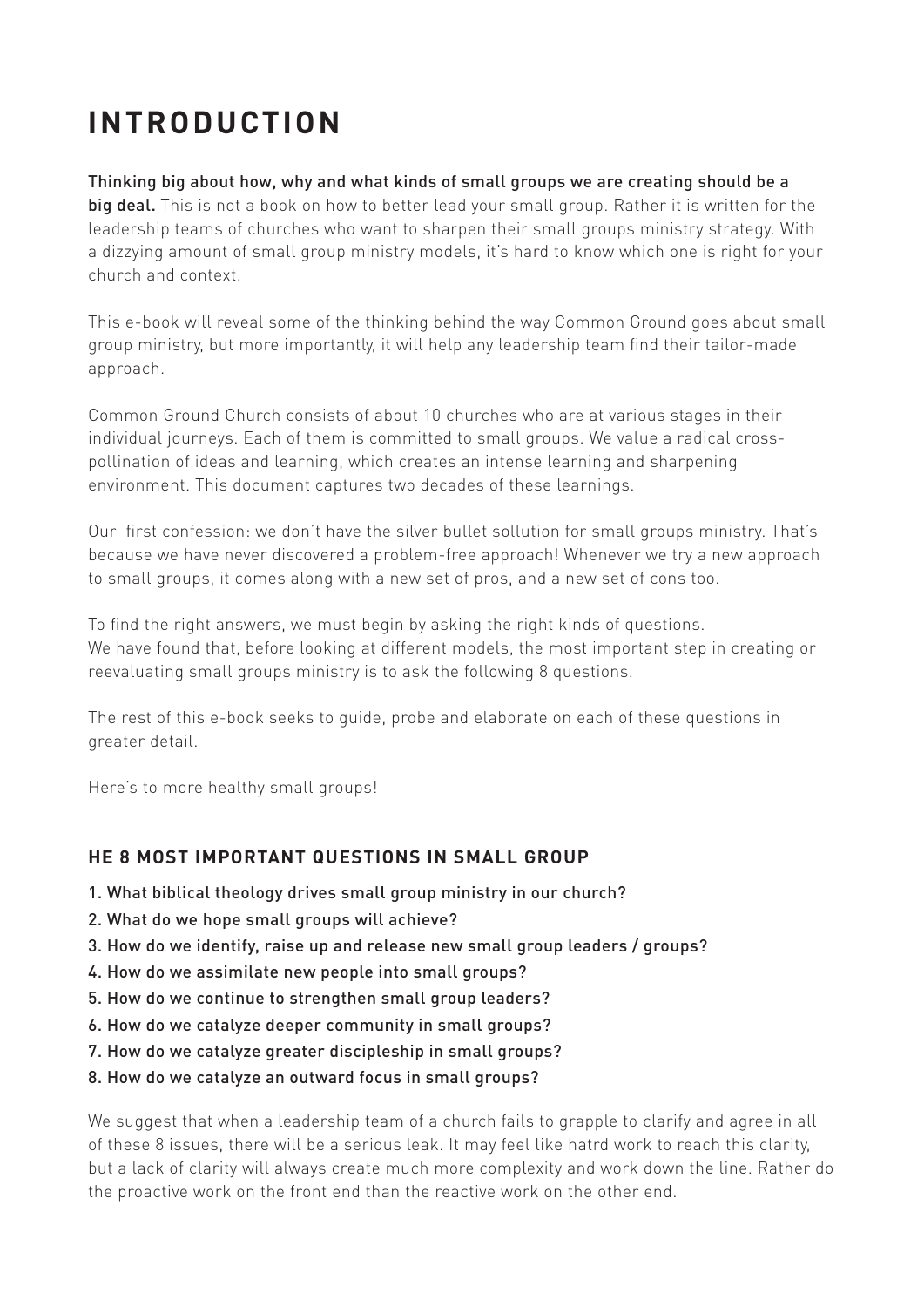We also suggest that as a leadership team keeps on revisiting these 8 questions, they will keep on producing new answers.

We suggest that every second ot third year the leadership team goes over these questions once again – with the goal of either confirming the agreed upon approach or make changes. An increase in experience-forged learning as well as exposure to the practices of other churches will tend to throw new light on these questions.

Then write down the church's strategy for doing small groups. This forces complete clarity and serves as a reference document for all the leaders.

In the rest of this paper, we will equip the leadership team to answer these 8 questions for themselves.

Not included anywhere in this paper are some other useful ideas…

#### 1) As leaders read some recommended books on small groups:

- Small Groups with Purpose: How to Create Healthy Communities (by Steve Gladen)
- Sticky Church (by Larry Osborne of North Coast Church)
- Community: take your church off life-support (by Brad House of Sojourn Church)

#### 2) As leaders, refer to some useful websites:

- Smallgroups.com
- Smallgroups.net
- Smallgroupnetwork.com

3) Identify a point person on the staff, or if it is a small church, a committed volunteer with plenty of time, to be the small group champion.

4) Create and run small group leaders training twice a year. You are free to adapt from ours.

#### **1. WHAT BIBLICAL THEOLOGY DRIVES SMALL GROUP MINISTRY IN OUR CHURCH?**

The temptation is to overlook this question entirely. When we do, we tend to be pragmatically motivated rather than theologically motivated.

Pragmatism is important, but if we want to see our small group ministry thrive for the longhaul, we need to root it not only in what works, but in what's important.

Theology tells us what is important. It is the root system wherein our convictions can grow.

There are pragmatic reasons for small group ministry. The most obvious one is that it is the number one strategy for closing the back door of the church. People tend to come to a church's Sunday meetings, but if after some time they have not made friends they tend to move on. An effective small group ministry has the power to make the church 'sticky' relationally. People who come first on Sundays and then, sooner rather than later, find their way into a small group tend to stay with the church.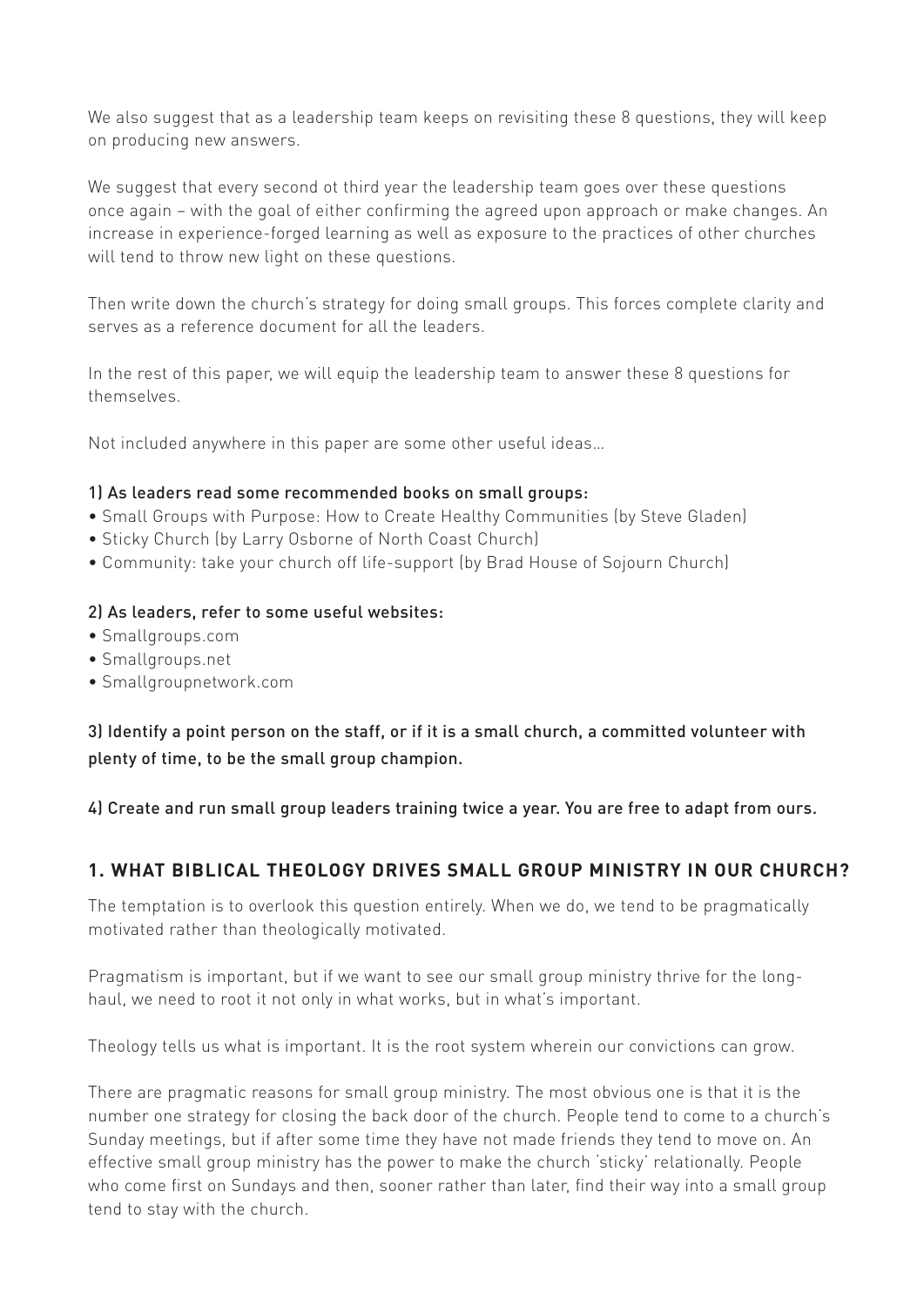For some church leaders this pragmatic reason is all they need to be motivated toward a thriving small group ministry.

But there are deeper, theological reasons a small group ministry is important. The pragmatist asks, 'What is the advantages of having an effective small group ministry?' This is an good questions. But it is not the most important one. Rather we should ask, 'What is true about God and what matters to him that will motivate our efforts in small group ministry?'

Even more basically, the pragmatist starts with the question, 'What matters to us and how can we make it happen? The theologian starts with the question, 'What matters to God and how can we make it happen?'

When we train small group leaders, when we remind our church why small group ministry is so important, we should steep them in theology not pragmatism. Theology is the first thing, pragmatism is the second thing.

So what theology best motivates the prioroty of small group ministry in a church? Common Ground keeps on revisiting six…

#### 1) The doctrine of the Trinity.

God is Father, Son and Holy Spirit, an eternal community of love. He makes us as humanity in his image. As such, we are relational beings. Our relationality and social nature is not merely a survival mechanism in history, but is rooted in the very fabric of our deepest wiring, and the heart of God.

Jesus prays that we as the church would be one as the Triune Persons are one. As we are brought into union with Christ, he simultaneously unites us to each other (1 Cor 12:13). The love relationships within the Trinity set the standard for Christian relationships – where we humbly celebrate, enjoy, serve and collaborate each other other. The love within the Triune God also empowers our relationships – his overflowing, unconditional love flows over into us, and sets off a cascade of love as we love each other as the people of God, and overflow as the people of God in loving mission and service to a world in desperate need of love.

If we attend a large group gathering, but fail to form deeper relationships with a few, we fail to enjoy and express the Triune love that can only flow in our commitment to each other. To the degree that we are isolated from each other, to that degree we fail to reflect the image of God, which Christ has come to redeem.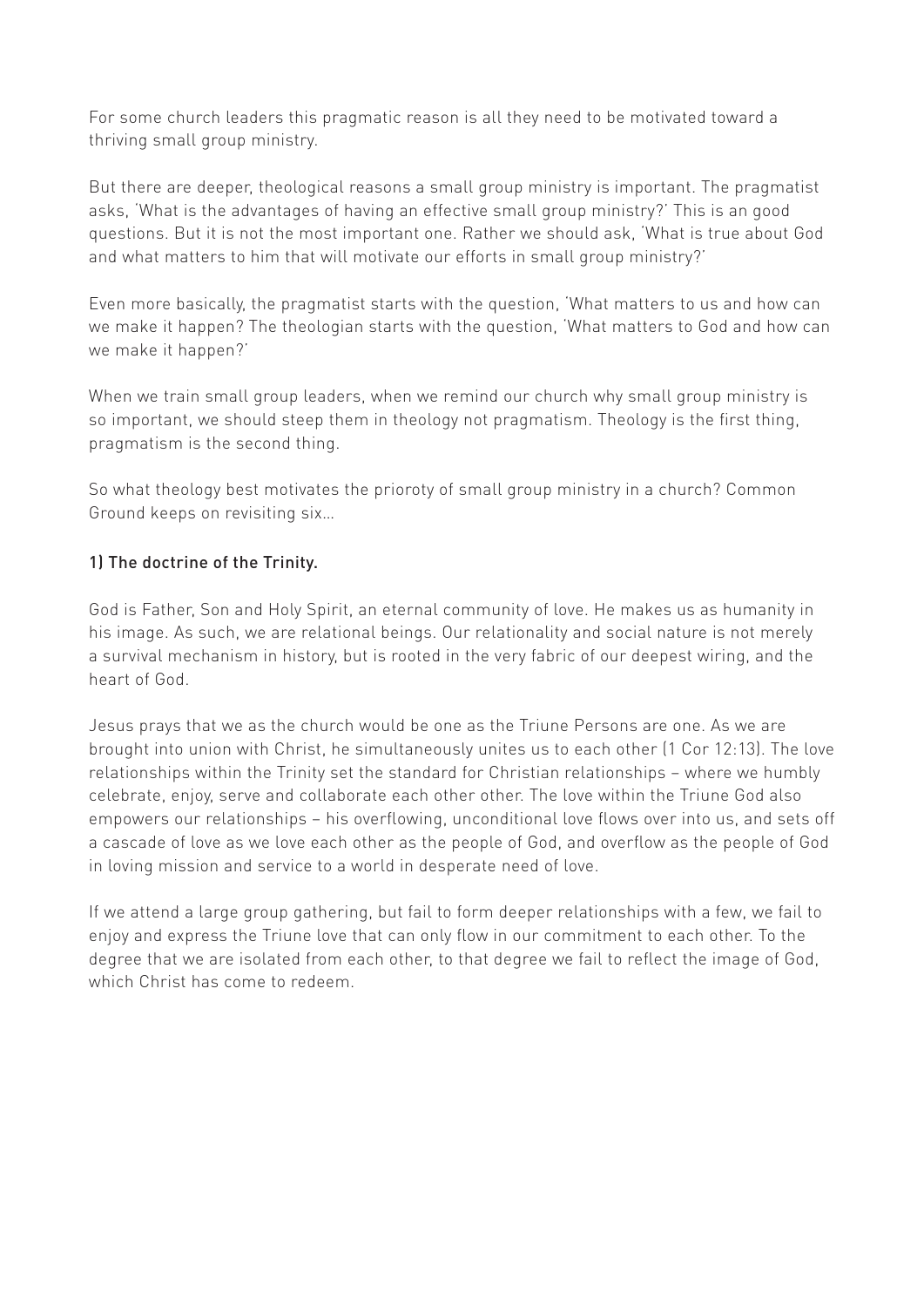#### 2) The metaphors of the church.

There are many metaphors for the church in the New Testament – body, temple, army, family, bride, sheep, branches and more.

We know that these images emphasize our relationship to Christ (head of the body, cornerstone and inhabitor of the temple, commander of the army, husband of the bride, shepherd of the sheep, stem of the branches).

But we tend to forget how most of these images alos emphasize our relationship to each other: • Church as family: With God as our Father, and Christ as our older brother, we love each other as brothers and sisters.

• Church as body: Each of us is a distinctive member joined to each other, belonging to each other, functioning in unity of purpose.

• Church as temple: We are built into and onto each other, stone upon stone, lives tightly interlocking.

• Church as army: We are fighting units, standing shoulder to shoulder in battle – never fighting with each other, but rather fighting for each other, and alongside each other in a spiritual battle of eternal consequence.

#### 3) The one anothers of discipleship.

Though Jesus called his disciples to follow him, he also taught them to love one another, as he loved them. He taught them to humbly serve each other (John 13) and to forgive each other (Matt 18) for example.

In the epistles, the apostles teach the church to love each other with what has been called 'the one anothers'. As a sample of an even greater list, we are to….

- *Accept one another Romans 15:7*
- *Admonish one another Colossians 3:16*
- *Be at peace with one another Mark 9:50*
- *Be kind and compassionate to one another Ephesians 4:32*
- *Be patient, bearing with one another in love Ephesians 4:2*
- *Build each other up 1 Thessalonians 5:11*
- *Carry each other's burdens Galatians 6:2*
- *Clothe yourselves with humility toward one another 1 Peter 5:5*
- *Confess your sins to each other Colossians 3:9*
- *Encourage each other 1 Thessalonians 4:18*
- *Forgive each other Ephesians 4:32*
- *Honor one another above yourselves Romans 12:10*
- *Instruct one another Romans 15:14*
- *Live in harmony with one another Romans 12:16*
- *Love one another John 13:34*
- *Offer hospitality to one another without grumbling 1 Peter 4:9*
- *Pray for each other James 5:16*
- *Serve one another in love Galatians 5:13*
- *Submit to one another out of reverence for Christ Ephesians 5:21*
- *Use whatever gift (you have) received to serve others 1 Peter 4:10*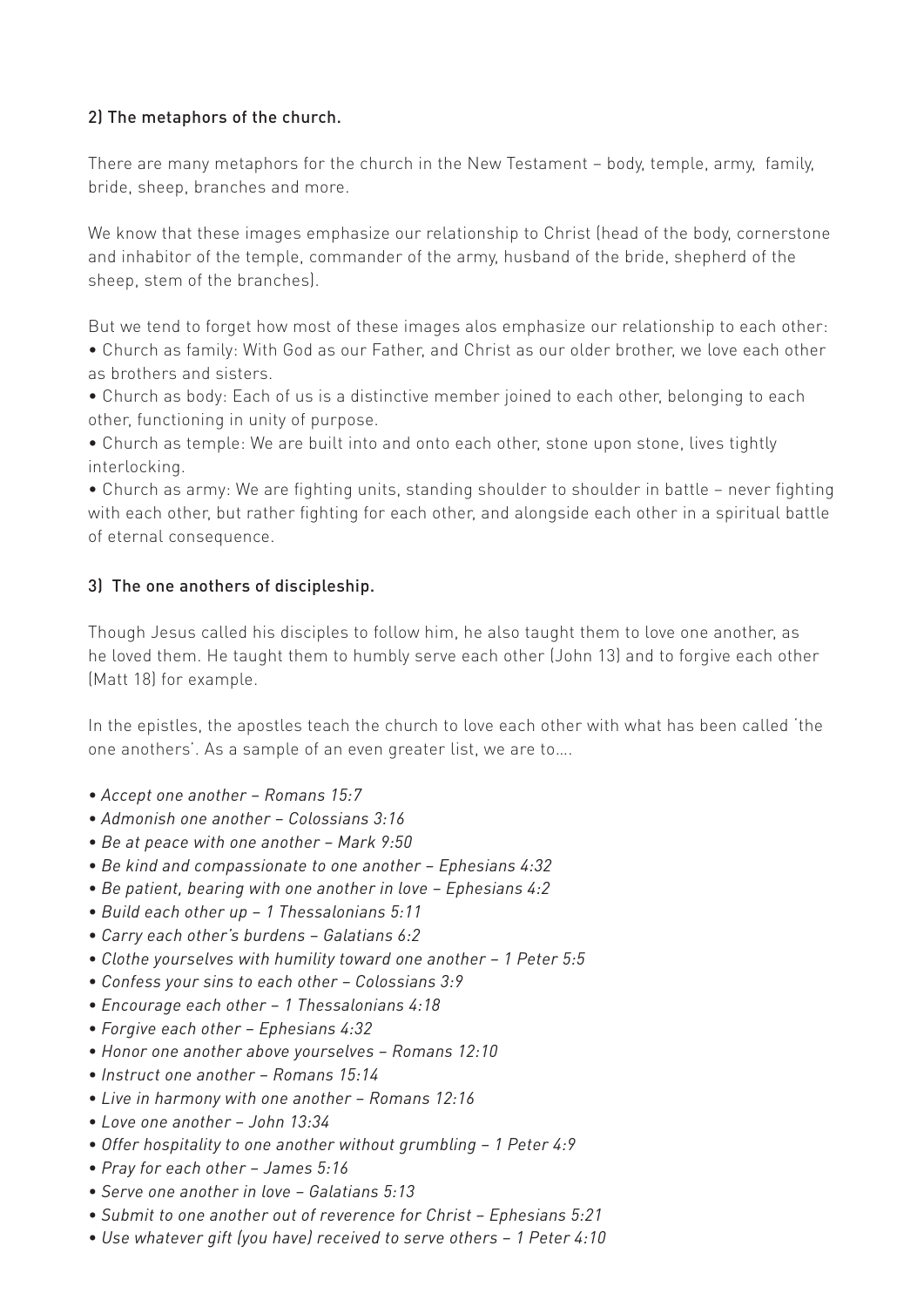The deeper command under all these commands is find some people with you can make a mutual commitment to learn to love in these ways.

If we only connect with other Christians in services where we face the front and sing together and sit under the Word together (which is imp[ortant), or if we only socialize with other believers in fairly superficial ways (which is important) but fail to commit to some whom we will learn to love in these ways, we are being disobedient to all these commands.

If love is the main thing, and it is, the litmus tests of the effectiveness of all the Christian content we may imbibe through preaching or reading, and all the spiritual experiences we may have while we are praying or singing, is the degree to which it shapes our way of relating to others, starting with the fellow-believers we are commanded to build up in love.

In short, there is no authentic discipleship outside the context of relationships.

#### 4) The way the early church met in homes.

A cursory reading of Acts causes one to see how central homes were to the life of the church. Even when they had larger meeting venues (like the Jerusalem temple in Acts or the lecture hall of Tyrannus in Ephesus) they still met in homes. The clearest snapshot of this is Acts 2:42- 47…

*They devoted themselves to the apostles' teaching and to fellowship, to the breaking of bread and to prayer. Everyone was filled with awe at the many wonders and signs performed by the apostles. All the believers were together and had everything in common. They sold property and possessions to give to anyone who had need. Every day they continued to meet together in the temple courts. They broke bread in their homes and ate together with glad and sincere hearts, praising God and enjoying the favor of all the people. And the Lord added to their number daily those who were being saved.*

This meeting in homes was not the idea of the apostles. Rather it stemmed back to the ministry strategy of Jesus. So much of his ministry happened in homes, especially but not only around meals (for example, the house of Peter, or Zacheues, or Simon the Leper, or Lazarus). And, when he directed the 72 to minister, he directed them to enter homes and announce, 'Peace to this house'.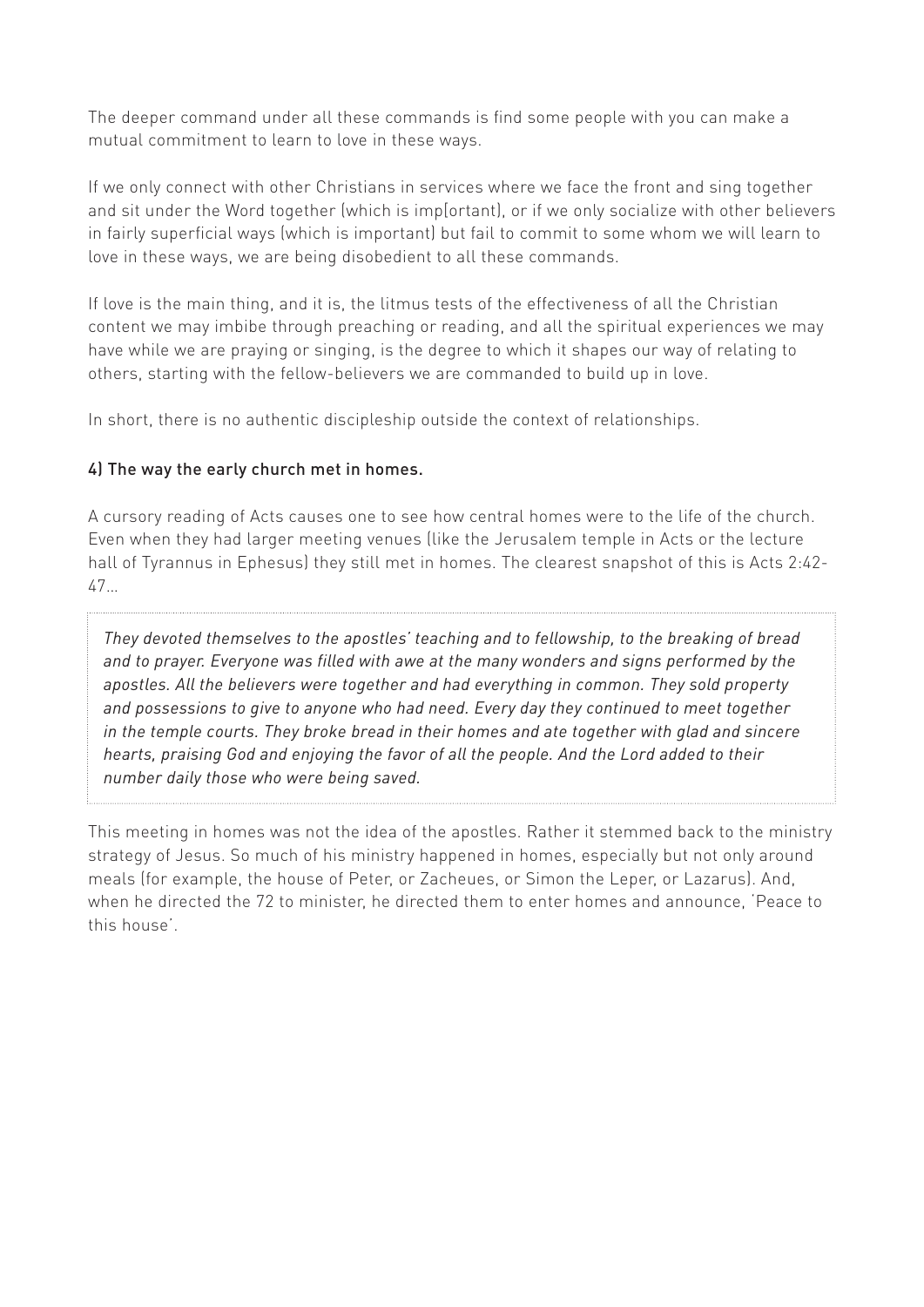Without church buildings, many of these newly planted early churches were house churches, and as the church grew in various cities, there would have been a network of them. As a sample…

*• "[Peter] went to the house of Mary … where there were many people gathered in prayer" (Acts 12:12).*

*• "[Paul and Silas] went to Lydia's house where they saw and encouraged the brothers, and then they left" (Acts 16:40).*

*• "Greet Prisca and Aquila, my co-workers in Christ Jesus … greet also the church at their house" (Romans 16:3,5).*

*• "Give greetings to the brothers in Laodicea and to Nympha and to the church in her house" (Colossians 4:15).*

*• "Paul … to Philemon, our beloved and our co-worker, to Apphia our sister, to Archippus our fellow soldier, and to the church at your house" (Philemon 1-2).*

To sum up: These four biblical arteries – the Trinity, the images of the church, the one anothers of discipleship and the Acts strategic emphasis on homes – serve as the deep arteries that, when tapped into, provide a very deep theological motivating for small group ministry.

## **2. WHAT PURPOSES EXACTLY DO WE HOPE SMALL GROUPS WILL ACHIEVE?**

As we learn from other churches, two maxims are helpful:

Adopt from no-one; adapt from everyone. We can learn something from any and every church! But we should not uncritically import the methods of others, even if they work well in that church.

Incarnate not duplicate. Just because something works well in one place does not mean it will work well in another. This is because every context is different. Every church leader needs to do tha hard, honest and creative work of re-contextualizing the ideas, insights and practices of other churches into our own.

One of the reasons this is so important is that in various churches, small groups are intended to achieve different purposes. In one church, for example, small groups might mainly about community. In another, discipleship. In another, mission.

The uncritical adoption of another church's model without being clear what we hope small groups will achieve is folly.

There are two questions that the leadership team must come to agreement and clarity on…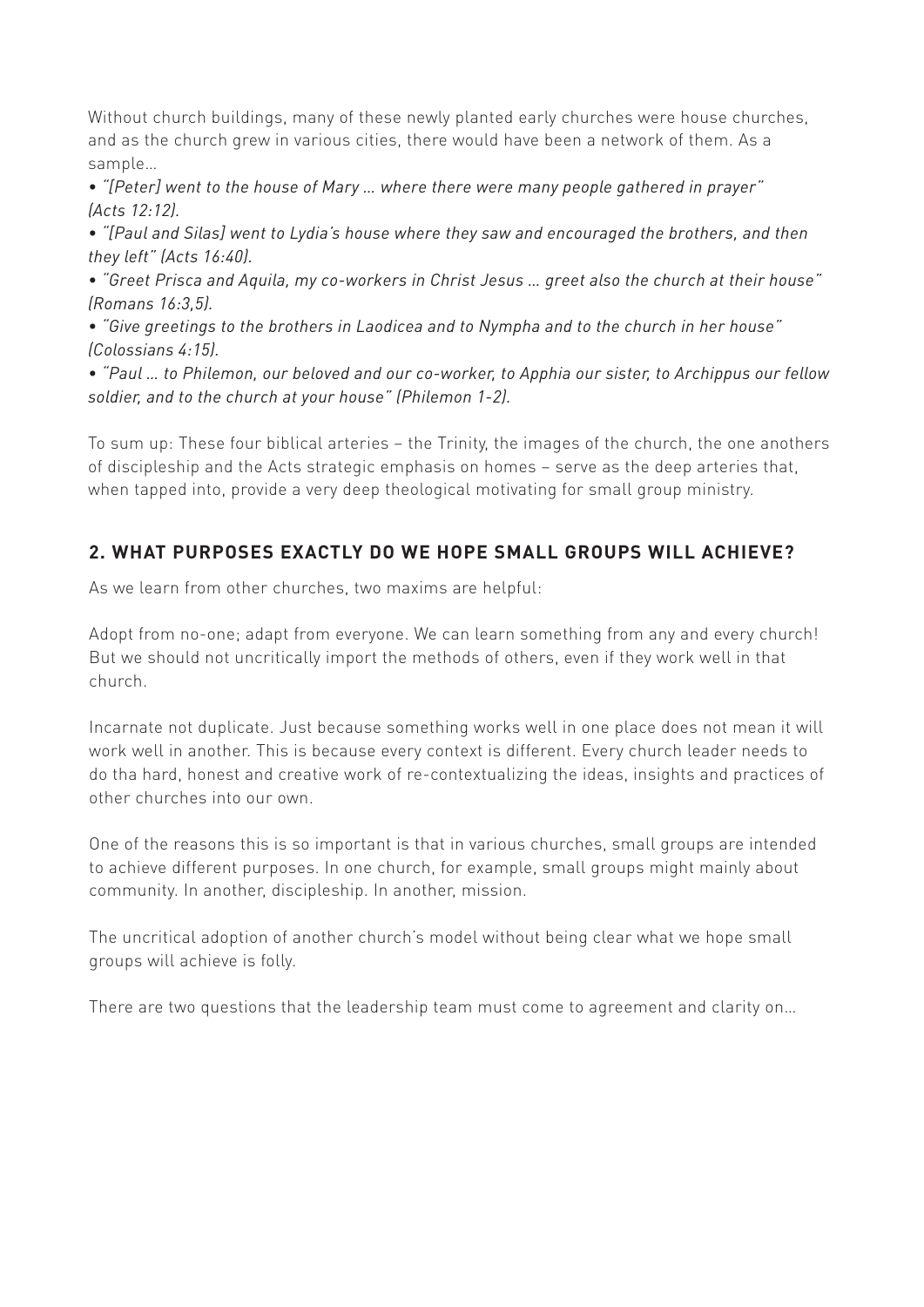## 2. WHAT PURPOSES EXACTLY DO WE HOPE SMALL GROUPS WILL ACHIEVE?

#### 1) Will you be a church with small groups or a church of small groups?

This question is not semantic.

A church with small groups is one where small groups are optional. The leaders might midlly encourage people join a small group. It might be that the leaders hope people get involved in something other than merely coming on Sundays – perhaps a course, or a serving ministry, or a small group.

The result of this lack of emphasis is that perhaps 20 to 30 percent of the church are in small groups.

Now compare that with a church of small groups. In this case, the church leaders see small groups as imperative and non-negotiable. They strongly encourage or even insist that members are in groups. They see small groups as one of the main delivery vehicles for the church's vision and purposes.

The result of this kind of emphasis is that a much higher percentage of the church are in small groups – perhaps 50-100%.

(One other implication of being a church of small groups is that it will be expected that senior staff and leaders will themselves participate in small groups, or in the oversight of small group leaders.)

Having this many people in small groups is wonderful and has many advantages, but it does come at a cost: the leaders are forced to cull or say not to many of the other things we might have been able to do as a church midweek if our people were not committed to this weekly gathering.

Common Ground has decided that we are a church of small groups. This means that we plan on getting as many people as possible into small groups. Alongside Sunday meeting, it is the second delivery vehicle through which we hope to do most (certainly not all) of what we do as a church. Why is this? The final question led us to this conviction…

2) What purposes exactly do you hope small groups will achieve?

This is the most important question.

There is power in clarifying purposes! Once we have articulated clarity of purposes, we can now better…

1) Create a model that will more likely achieve these purposes.

- 2) Train and resource small group leaders accordingly.
- 3) Help small group members adjust their efforts and expectations.
- 4) Evaluate the effectiveness of each small group and the small group ministry as a whole.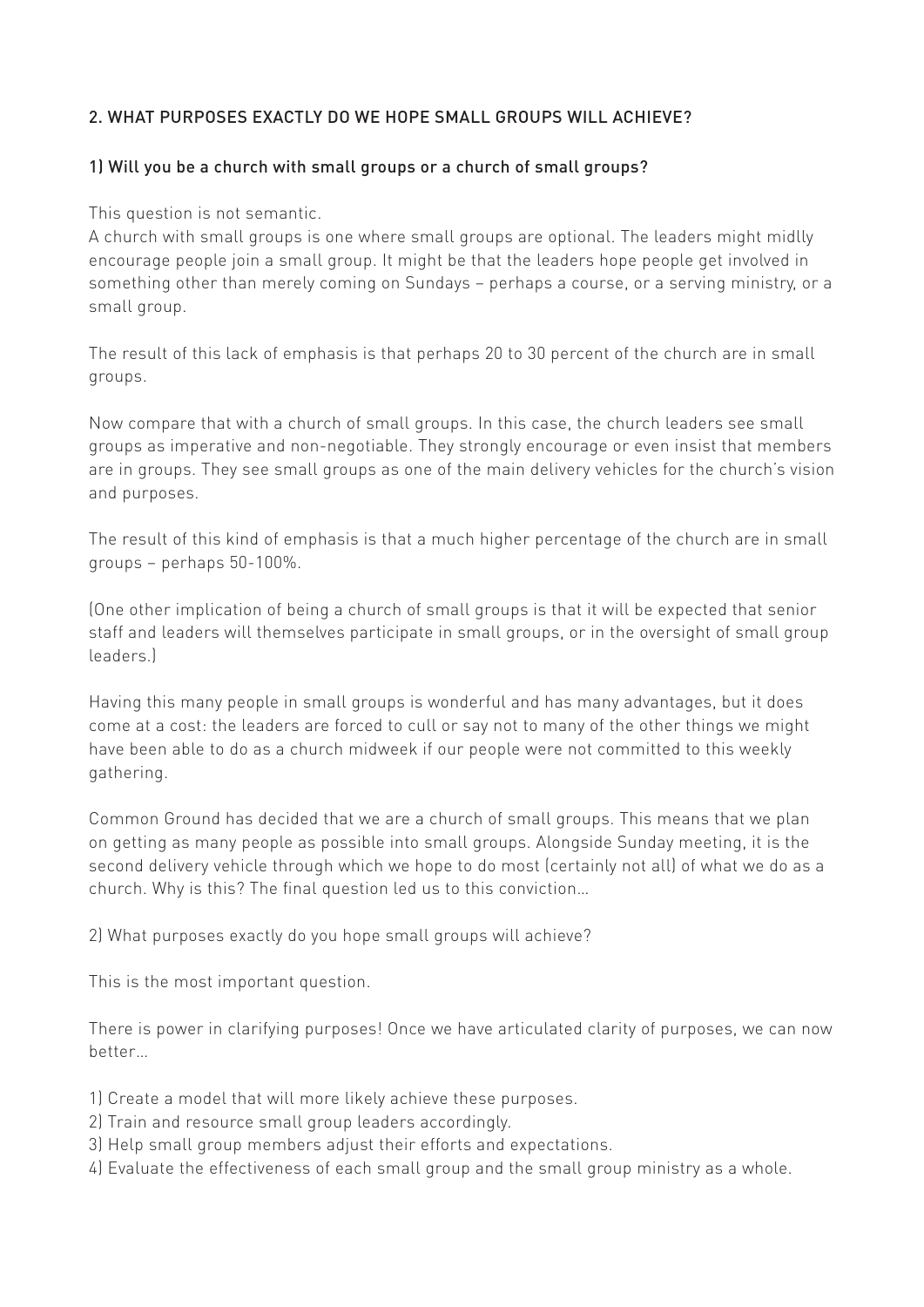Although there may be pragmatic answers to the question (like closing the back door of the church, or meeting the felt needs of people), we need to go back to theology for our answer.

For this point, it might be helpful to share Common Ground's answer to this question. We come up with four answers. (Notice that we have done some work on wordsmithing our answers, because we will so regularly repeat this in Sunday messages.)

#### a) Small groups are for belonging.

 "They devoted themselves to … fellowship. They broke bread in their homes and ate together with glad and sincere hearts" (Acts 2:42, 46). We see here God's plan for the church is that we belong to each other in mutual friendship and love.

In Common Ground the preacher might say, "Every now and then someone comes to me, and says the terrifying words: 'I have been coming for 6 months now. I really like this church. But I just don't feel I belong.' This is heart-breaking feedback. When I ask what small group they are in, most times they say they're not. Now I bite my tongue at this point, but I think: how did you ever think you would experience belonging if you made no effort to build some relationships in a small group. Lingering longer on Sundays are great for socializing, but not for going deeper."

#### b) Small groups are for caring.

"All the believers were together and had everything in common. They sold property and possessions to give to anyone who had need (Acts 2:44-45)". We see here that God's plan for the church is that, in difficult times, we would be able to stand with and support each other.

In Common Ground a preacher might say, "Another thing, every now and then someone says, to me – equally mortifying – is: 'You guys talk about love, but I have gone through a hard time lately, and no body stood with me.' Again, this is devastating to hear. So I ask what group they are in. They say they intended on going, or they once tried one out. But nope. Again I bite my tongue, but want to say, "How did you think people could care for you if they did not even know about your struggled?" In fact, I tell my kids, "Most of the difficult things that will happen in your life you can't control. They arrive when you least expect them. But what you can largely control is who the people will be to help you weather those storms. Perhaps your best investment in your future self is the community you intentionally seek out and build today, especially while the good times roll.""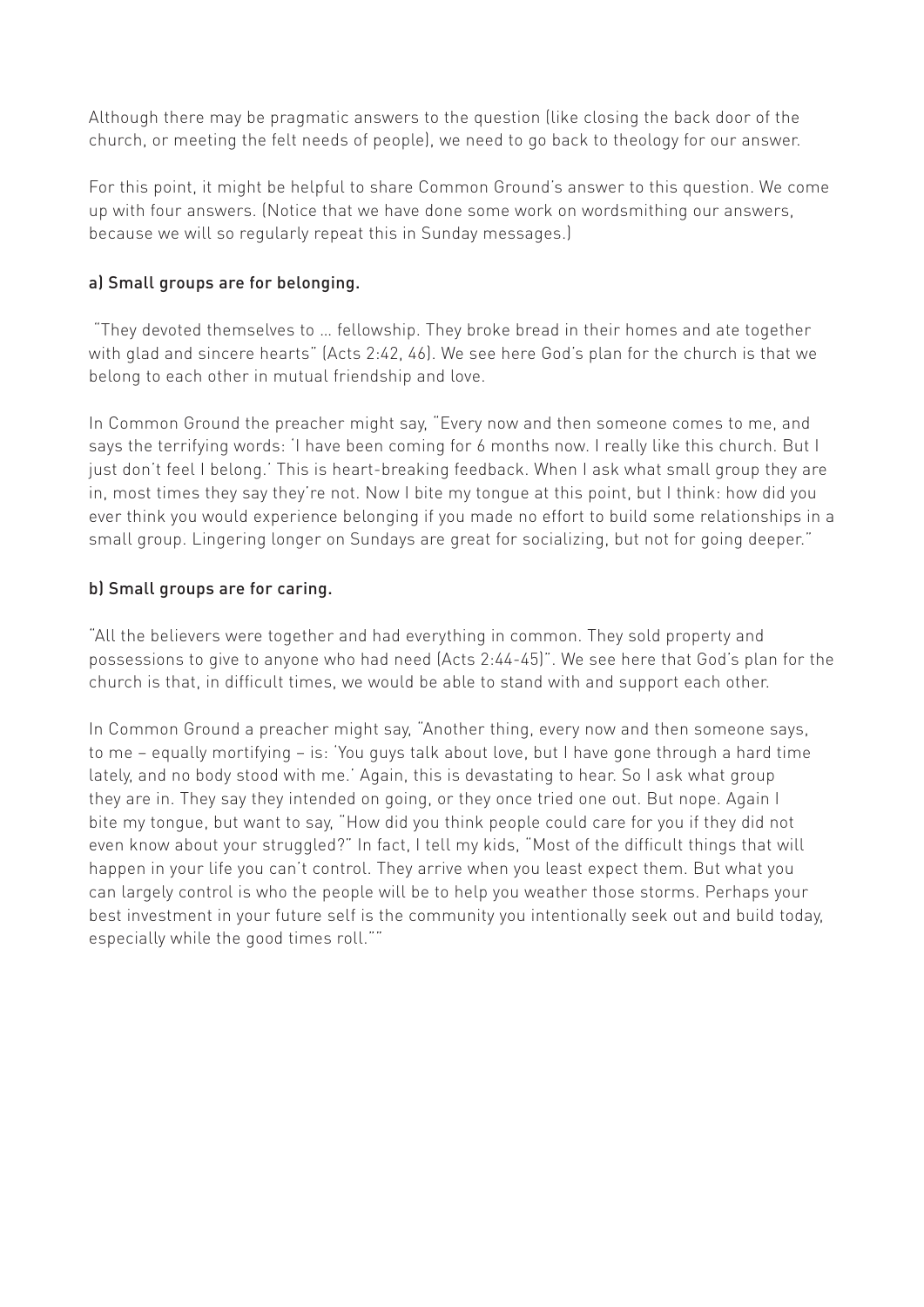As an aside, but related to the question of care, this is Common Ground's pastoral care strategy in three statements…

We believe that every believer should shelter under the care of pastors. The New Testament teaches that each church is led and cared for by a team of elders / pastors. These leaders need to keep watch over the people under their care. Part of the process of church membership helps people entrust their lives to the care and oversight of these pastors, as well as making it clear exactly which people those elders are accountable before God for.

In a small church, such as most of the ones we find in the New Testament era, it is likely that every one in the church can be cared for directly by such pastors.

We believe that as the church grows numerically pastors need to raise up other leaders who are under-pastors of the people. Pastors have a lot of responsibilities over and above the direct and personal care of individual believers, and when there are too many people to care for to too few pastors, it is best to follow the under-shepherd strategy of Moses in Exodus 18 and the Apostles in Acts 6. In both these biblical examples, the senior leaders needed to be able to focus on those things that will take the whole church forward, and to limit the amount of time they give to indivdual sheep.

The way to do this is to multiply suitable and qualified leaders who will care for smaller groups of people. In this sense the pastors are now indirectly pastoring the people through other under-pastoral gifts. The pastors need to especially care for these under-pastors who in turn care for the lives under their care. That said, the under-pastors can still draw on the expertise of the pastors in doing so, and may need to call in 'bigger guns' to deal with more difficult situations.

And each person in the church is still free to meet with pastors, although the expectation of access needs to be tempered by the reality of limited capacity. In Common Ground these under-pastors consist of the small group leaders, and in bigger congregations, also the community leaders who oversee the small group leaders who might not be elders.

The priority of both the pastors and the under-pastors is not to build the people to them as leaders, but to each other. A careful reading of the New Testament causes us to place the emphasis on mutual care, not pastoral care. In the New Testament there are only a handful of passages which speak of shepherding-leaders (John 21, 1 Peter 5, 1 Thes 5, Hebrews 13:7,17 for example) but there are over 50 one another passages.

Mutual care trumps pastoral care as the predominant way followers of Jesus are cared for. Pastoral care at best supplements and supports mutual care, but should not replace it. This means that pastors should lead the church in such a way as to organize for mutual care. Small groups under small group leaders, who are under the care of community leaders / pastors is the best way to do this.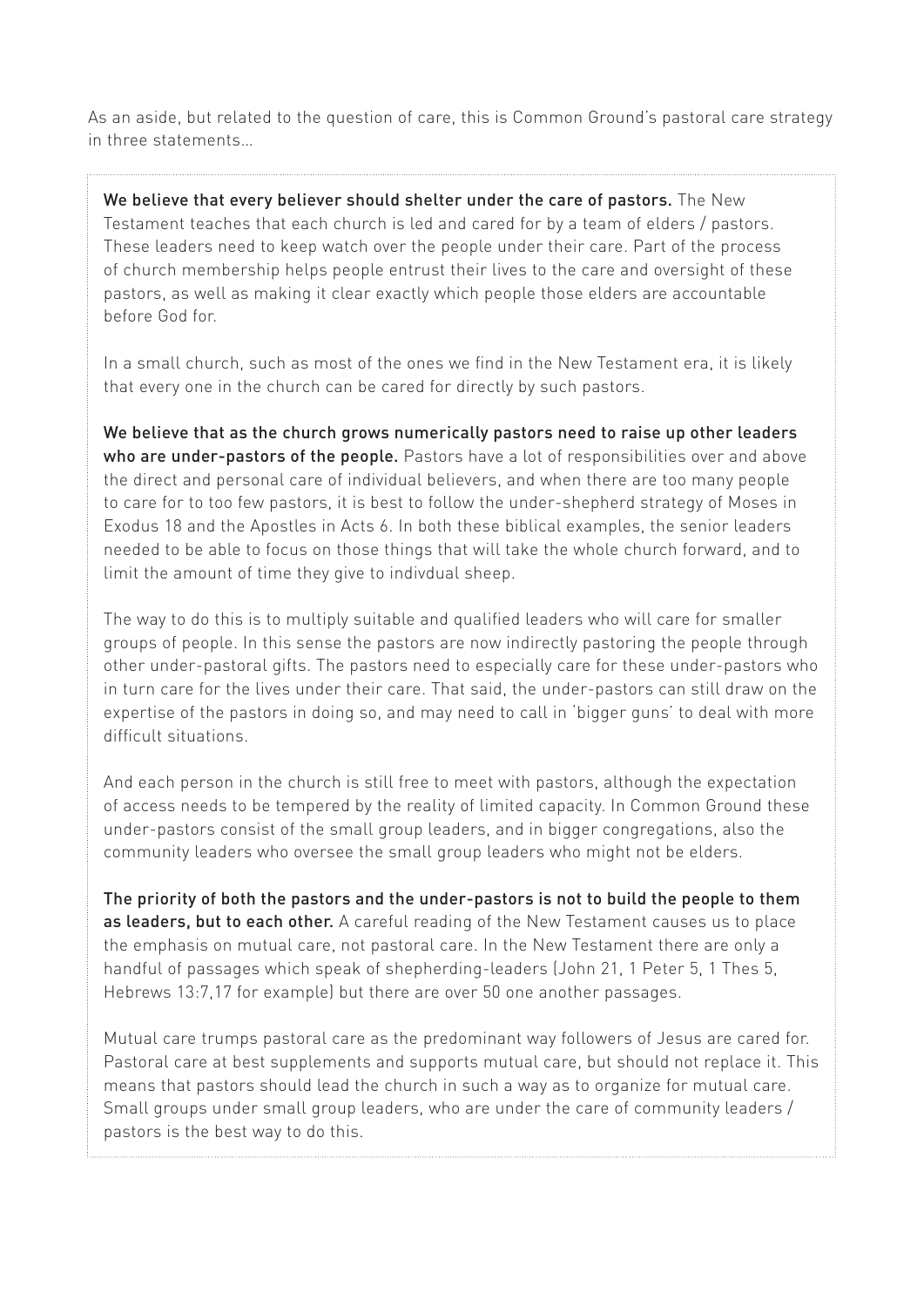As we reflect in Common Ground on the people who tend to come into difficult times and then end up swamping the pastors, or who accuse the pastors for their lack of care, it is usually those people who joined the church, and saw the pastors as their pastors, but did not get into a small group where mutual care was the first response to their situation. The learning is that, especially when most pastors are bivocational and therefore very limited in time and capacity, we simply cannot care directly for a church that has grown into the 100s. We need under-shepherds to assist us, and each person must be invested in finding a caring community of mutual care.

#### c) Small groups are for growing.

## *"They devoted themselves to the apostles' teaching" (Acts 2:42). This implies not only that they were being informed by good teaching, but that they were being transformed by it.*

In Common Ground, a preacher may say, "If Jesus' pattern of calling disciples to follow him and then arranging them into a community as they did so is anything to go by, we simply cannot follow Jesus in isolation. Life-change happens in the context of relationships."

"In particular, processing the teaching of God's Word is one of the better ways to not only be a hearer of God's Word, but also a doer (James 1:22). We are all in danger if we just hear God's Word on Sundays but then don't process it with some people as to how to work it out in our lives. Small groups often discuss the Sunday message in an attempt to close the gap between what we hear on Sundays and the lives we live the rest of the week. Here we find some people who can help us to do this by challenging us, holding us accountable and encouraging us."

#### d) Small groups are for encountering Jesus.

## *"They devoted themselves to … prayer. They (were) praising God" (Acts 2:42,47).*

A preacher in Common Grpound might say, "It's commonly known that our vertical relationship with God tends to flow into our horizontal relationships with people. So, as we receive his love, we are empowered to love othetrs. But it is less commonly known that it works the other way too: horizontal relationships undergird vertical love too. For example, Paul prays for us: "I pray that you all, being rooted and grounded in love, may … together with all the saints… grasp the love of Christ" (Ephesians 3:17) See? We can't fully grasp and encounter Jesus' love on our own. We need brothers and sisters who walk with us in our journey of getting to know God better. As we read and discuss God's word together, and as we pray together, and pray for each other, and maybe even sing together – we tend to experience Jesus and his live in ways we couldn't on our own. Like in a bring-and-share picnic other people will share with us their piece of Christ and revelation that we do not have. That way, together we can get to know and encounter Jesus."

In summary, in Common Ground, a healthy small group is one that helps everyone in the group reach higher levels of belonging, care, encounter and growth.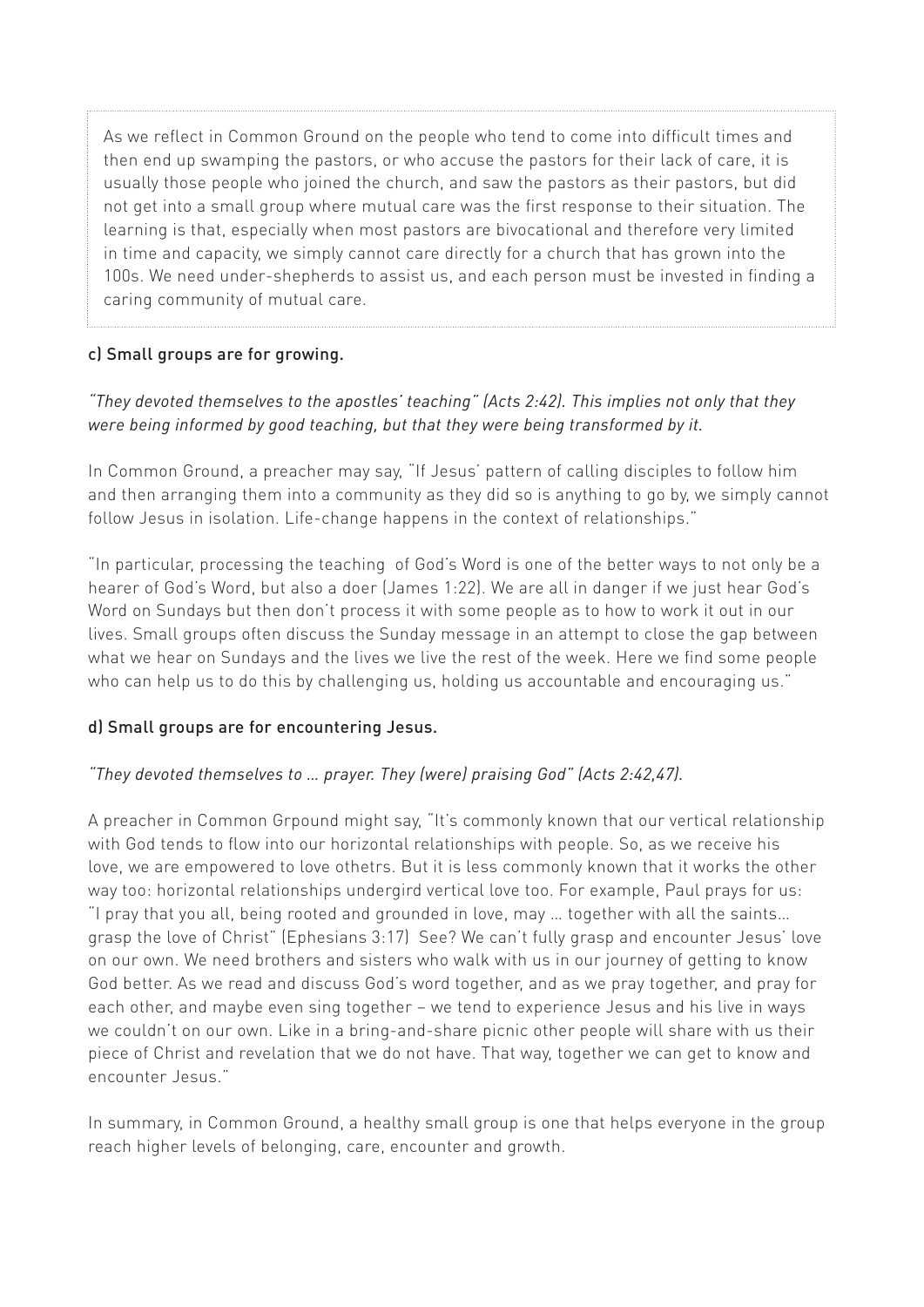## **3. HOW DO WE IDENTIFY, DEVELOP AND RELEASE NEW SMALL GROUP LEADERS AND GROUPS?**

By the far the most important and most difficult part of small group ministry is releasing suitable people to lead these groups. Two bed-rock insights must not be forgotten in small group ministry…

First, we need more small group leaders. With new small group leaders, there can be no new groups. Second, we need better small group leaders. Without committed, healthy small group leaders, there can be no committed, healthy groups.

Different churches come up with different strategies for releasing more leaders, and better leaders. Very practically, this manifests in different strategies for starting new groups. Each church's leadership team can ask four questions to develop their own strategy…

#### 1) Will we multiply or plant new groups?

By multiply, we mean that as a support leader is selected and prepared in one small group, that the group is able to multiply into two, with the previous leader taking half the people, and the emerging leader taking the other half.

By planting, we mean that one or more support leaders are selected and prepared in an existing group, and they are planted out to start their own small groups from scratch. They might take one or two people from the group, but in the main, the existing group continues as it was.

The strengths of the multiplication model are:

• There is something biological about it – it is like one cell dividing into two. Many churches have been able to do this very successfully.

• The new group is immediately strengthened by the presence of several people, not only

a planting leader. It is less of a daunting experience for the new leader who can enjoy this support.

The weakness of the multiplication model are:

• Relational circles do not like to be separated. The average person who has experienced two or more such multiplications will often feel quite 'wounded' by the forming and 'loss' of relationships. This weakness can be mitigated against by: 1) telling people as early as possible that multiplication is the end goal, 2) discipling a missional heart in the group where it is explained that the multiplication is an act of love, letting go of some of arrangement for the sake of disconnected people whom God wants to connect.

• It is very difficult to divide people well – it is very common for one group to thrive and the other to not thrive, because the chemistry of relationships is wrong in one of the groups or one group somehow landed up with the 'stronger' members. This weakness can be mitigated against by being attentive to chemistry, and to making sure that each group gets an equal amount of 'strong' people.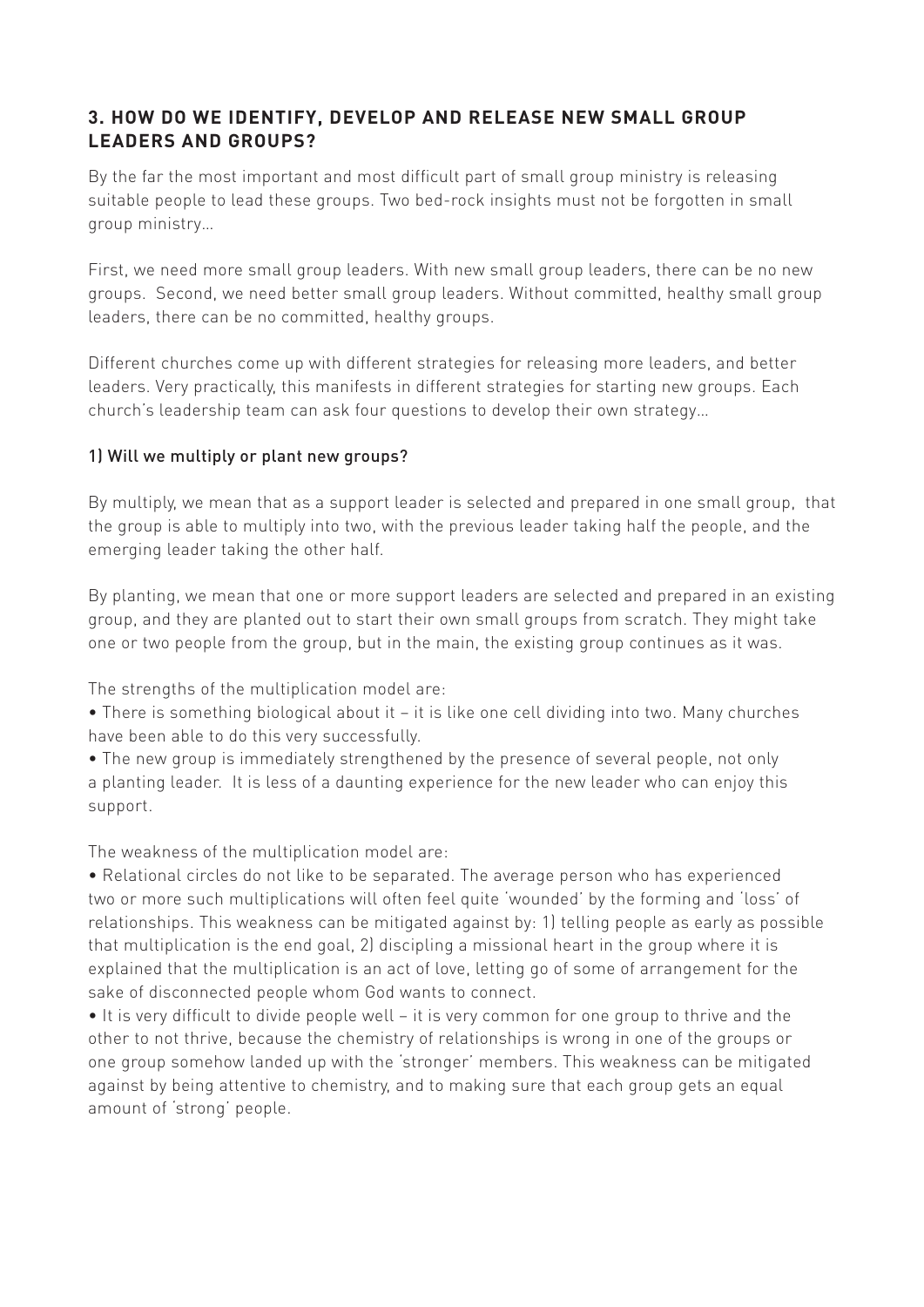The strengths of the planting model:

• It naturally identifies the more adventurous people who will be inclined to step out on this new adventure in God. The apostolic spirit of the Gospel is beautifully evident as these new people 'go' in faith.

• New people prefer to join new groups. In other words a disconnected person will be more likely to go to and be absorbed by a group where they are part of the first few members rather than one where the 3 or more people already have established relationships from their prior group.

• Relational circles are not torn apart.

• It tends to be easier to attact new people to a group where there are only 1 or 2 people, because these newbies are not entering into an established circle of relationships.

The weakness of the planting model.

• It is a daunting experience to step out, and there may be fewer people who would be willing to do this than in the multiplication model where many others join them in the mission.

In Common Ground, we used to primarily multiply small groups, but over the years we now primarily plant new ones.

What both models have in common however is the understanding that existing small group leaders carry the primary opportunity to spot other potential leaders. As a general rule it takes leaders to spot and create new leaders. This boils down to three basic steps:

• Delegating responsibilities. In God's kingdom before someone can be trusted with an appointment (i.e. a formal role), they need to be trusted with an assignment. Existing leaders should work hard to delegate responsibilities to some other people – such as asking them to facilitate the conversation, or to spearhead the WhatsApp group.

• Seeking confirmation from the community leader. In Common Ground each small group leader is under the care of a community leader. If the small group leader spots a new potential leader, it is wise to bounce that idea off the community leader. This will save one the potential mess of inviting someone to prepare to lead, only to find out that the community leader knows or sees something they do not.

• A fire-lighting conversation. We anticipate that the average new leader will have as a critical part of their onramp into leadership a conversation with a leader, where the leader says something to the effect of, 'As I have been praying about people that I think could start / lead their own group, I keep on coming back to you. You seem to have the relational warmth and the spiritual warmth that is required. Would you prayerfully consider this possibility?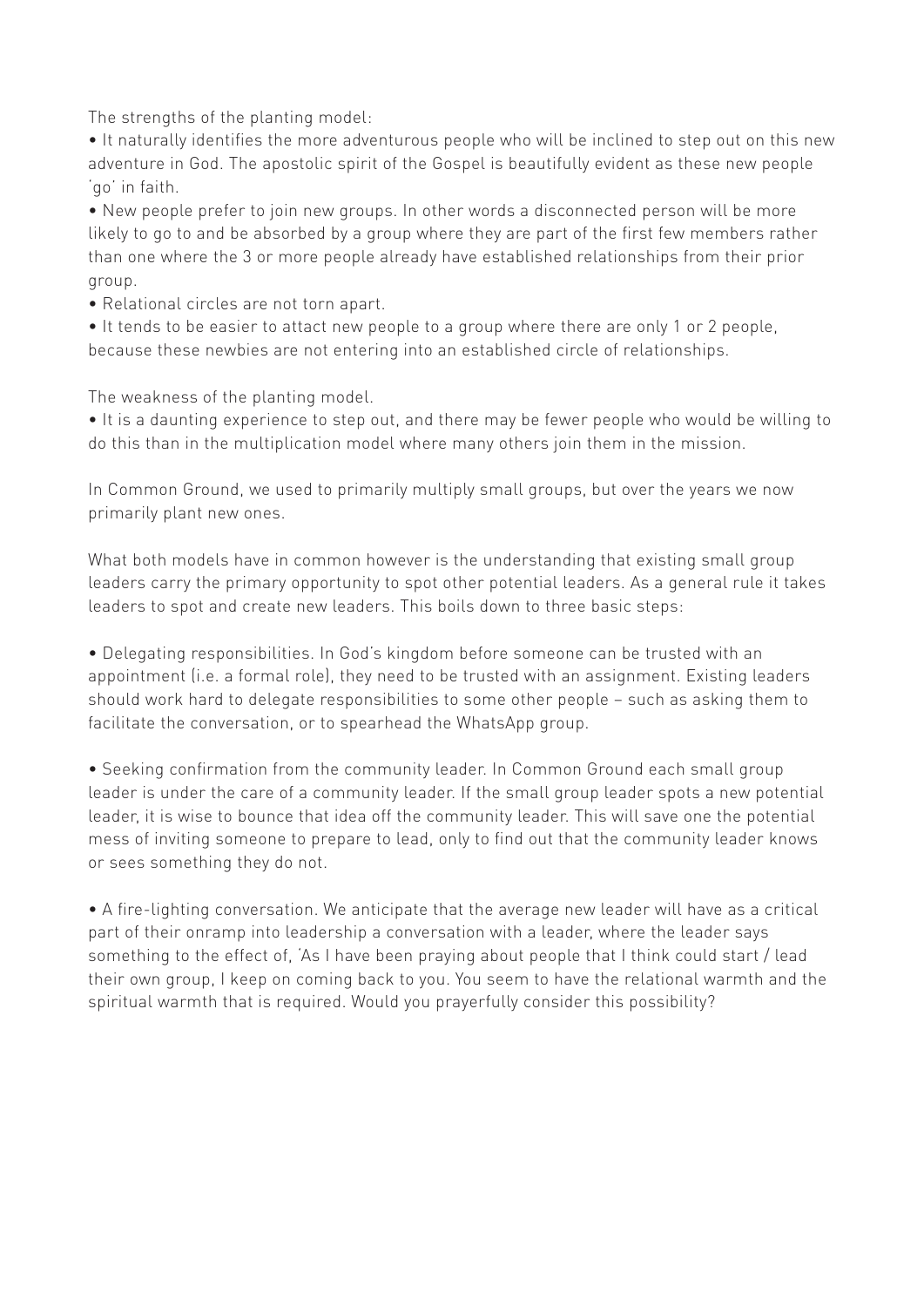#### 2) Will these groups be open or closed?

By 'open' we mean that, at any time, new people are welcome to join. By 'closed' we mean that, once there are a certain amount of people committed to the group, no more people are free to come.

For example, North Point Church has closed groups that run for 12-24 months, and people are asked to commit to this journey. Using various methods, they populate a group upfront and then let them launch full and closed.

The strengths of 'open' groups are:

- It aligns with the fact that all groups tend to grow slowly.
- It naturally replenishes a group where some people have, for whatever reasons, have stopped coming.
- It keeps the people outward focused in their orientation.

The weaknesses of 'open' groups are:

- There is a lot of come and go.
- Especially for the more introverted people, the presence of new people makes it feel less safe.
- The group may grow too large for real depth of conversation and relationship.

The strengths of 'closed' groups are:

• It tends to call for greater commitment from people who understand that they hold one of 'the limited seats on the bus'.

• The group feels safer when the same people come, which means that relationships tend to go much deeper.

The weaknesses of 'closed' groups are:

- Disconnected people may be forced to wait a period of time before a group opens up for them.
- They can be quite inward-looking.

In Common Ground, we prefer open groups, but some groups ask special permission to cap their group, which we are usually willing to oblige by.

#### 3) Will these groups be temporary or permanent?

'Temporary' groups of a pre-set ending point – they could run for 8 weeks, or a year for example. Temporary groups are usually also closed groups. 'Permanent' groups run indefinitely, and may be open or closed.

In Common Ground, like most churches with small groups, we run permanent groups. For example, at the start of each year it is assumed that you return to the group you were in last year.

North Coast Church has pioneered closed 10 week long groups. Three times a year, they run for 10 weeks. They do a big drive each time, and people sign up afresh each time. Many people sign up for the very same groups they were last in, but others prefer to sign up for new groups.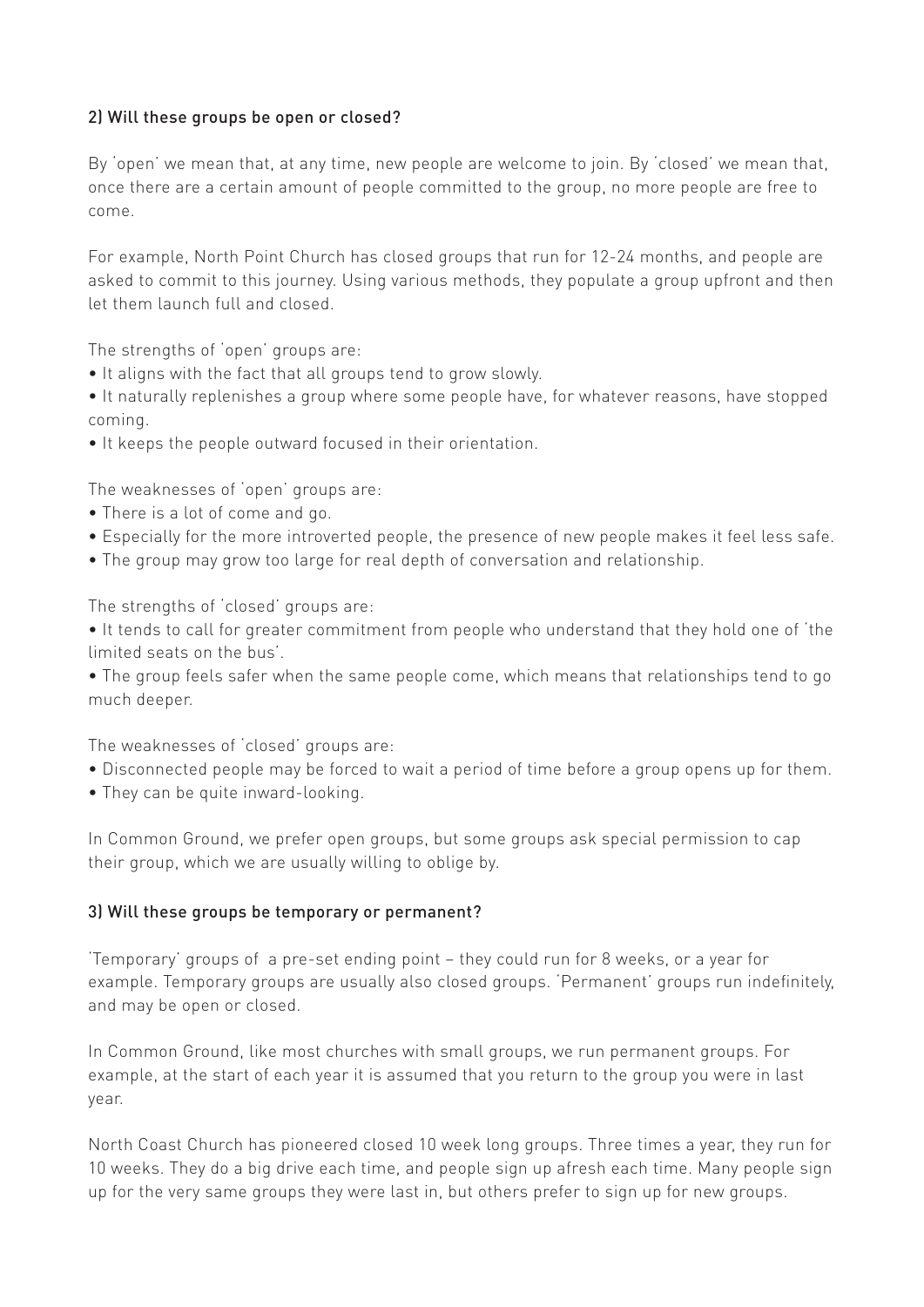The strengths of the 'permanent' model are:

- It creates a sense of stability in the church and in people's lives.
- Relationships take a long time to go deep.

The weaknesses of the 'permanent' model are:

- People are hesitant to commit for the long-haul, so they may never come to a group at all.
- It is difficult to get out of a group one does not like.

• It is more difficult to recruit small group leaders who rightly fear being a leader forever – and often will burn out after enough time.

The strengths of the 'temporary' model are:

- Most people don't like to make open-ended or long-term commitments.
- It is easier to recruit leaders, and it also gives them a rest between each run.
- It keeps things fresh, and allows people to make new friends.
- A person might opt out of the start of a 10 week run, but can easily onramp back into small group life in 4 months time.
- It creates a natural 'out' for people who do not like the group they were in.

The weakness of the 'temporary' model are:

• It requires a tremendous amount of administration and energy to restart groups three times a year.

For the last few years, in Common Ground we have done a hybrid model. Every year for 6 weeks in February-March, we run a video-based teaching series in small groups. We invite people to come along to existing groups just for those 6 weeks, and then decide if they want to carry on. We also start temporary groups, led by a temporary host, and – if the group succeeds wonderfully – we try to upgrade to become a permament group led by a permanent leader. Additionally, for permanent groups, we have suggested shut-down periods in the middle and the end of the year so that small group leaders can have a break.

#### 4) Is the bar high or low for new small group leaders?

By 'high bar' we mean that potential small group leaders have received high levels of preparation and screening – and have a more challenging job description. By 'low bar' we mean that they received low levels of preparation and screening – and have a far less challenging job description.

North Coast church for example looks for small group leaders who will commit to lead for 10 weeks. Their job is to to 1) facilitate the formation of friendships and 2) facilitate a conversation based on a Group Guide based on the previous Sunday message. This is an example of low bar leadership. The training given is minimal.

Other churches may opt for a much higher bar. They would expect the small group leader to be the pastor and disciple-maker of the people in the group. This is a far greater, long-term ask and the training is more advanced.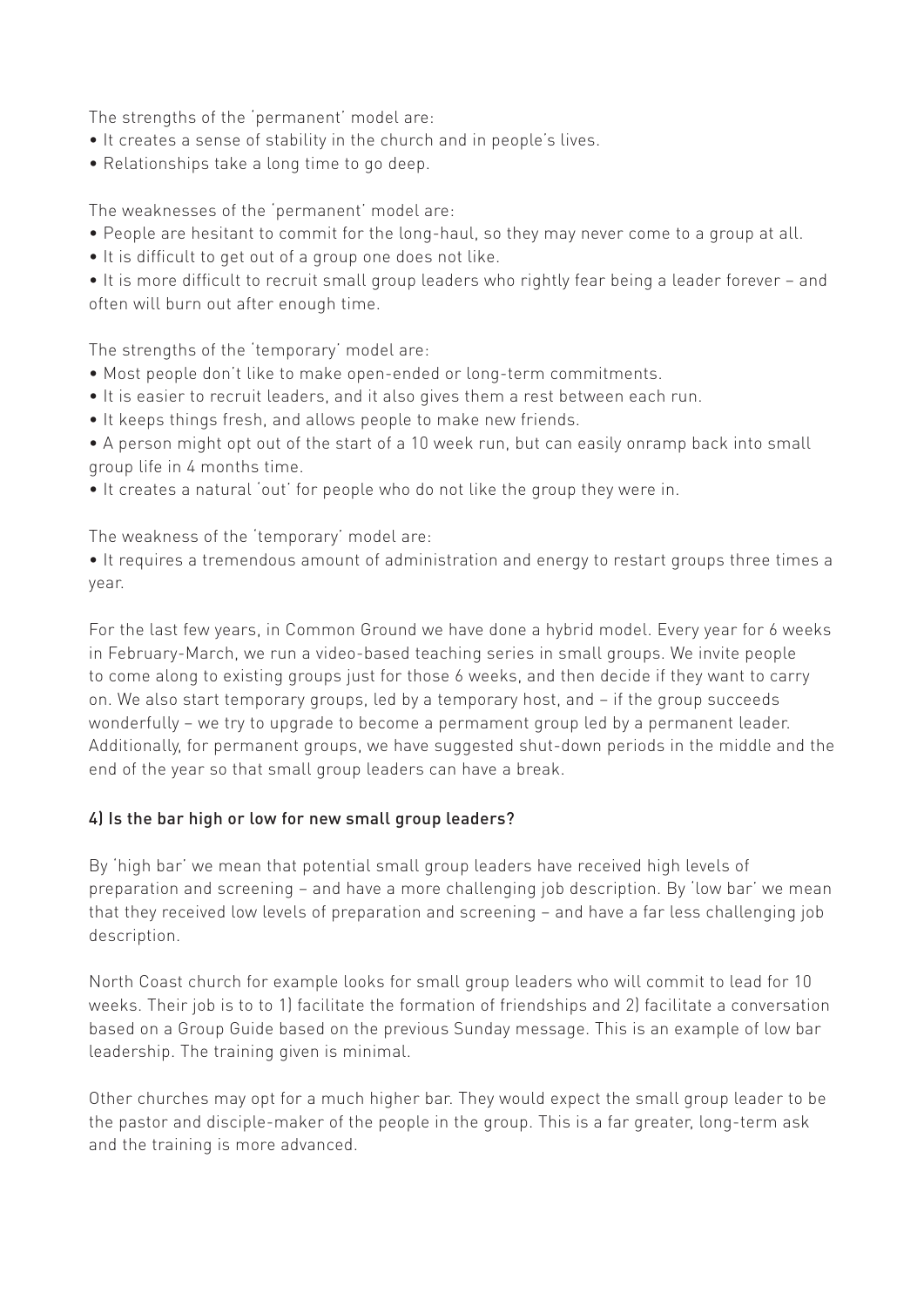Rick Warren of Saddleback Church pioneered the Host Strategy, which opts for low bar leadership. In their annual campain series, the recruit people to host a 6 week long small group, populated by people they invite. They are asked to H.O.S.T.:

o Have a heart for people.

o Open up your home.

o Serve a snack and drink.

o Turn on the Screen.

They receive a brief one session training, and are given all the video and booklet resources they need.

As the 6 week group commences, community leaders keep contact with these hosts (notice they are not called 'leaders'). If the group seems to be thriving, the community leader suggests that they continue on as a group, and invites the host to small group leaders training so they can be upgraded to becoming a leader. (Notice here that, though initially, they set the bar as low as possible, and then seek to slowly raise the bar as the person gains confidence.)

If the host however does not continue, either a leader is found in the group, or the temporary group comes to an end after 6 weeks, which is exaclty what people expected. The hope is that they will sign up again next round.

The strengths of the low-bar approach are:

• Many more people will volunteer, who will in turn invite many more people to come to their group. This means many disconnected people will become connected.

• As hosts are encouraged to populate their groups, they tend to invite people they know – which means that there are already relationships in existence, and the chemistry of the people will likely be successful. Also, this carries the possibility of transforming an existing relational network into a spiritual community.

The weaknesses of the 'low-bar' approach are:

• Many hosts will start groups, but then will evidently prove to be seriously inadequate for the task of being a small group – even if they were to be trained.

• Some people have their first experience of small group life in a lousy group, and then not try again in the future.

The strengths of the 'high-bar' approach are:

• A healthier, better trained, more committed small group leader will tend to create a much stronger small group.

• More work is done before groups can start, but staff and community leaders are saved the work of cleaning up messes on the other side.

The weaknesses of the 'high-bar' approach are:

• It will likely prove very difficult to get enough small group leaders to have enough groups to contain a large percentage of the church.

• Many could-be leaders will not volunteer, though a low-to-high-bar approach would have effectively drawn them in.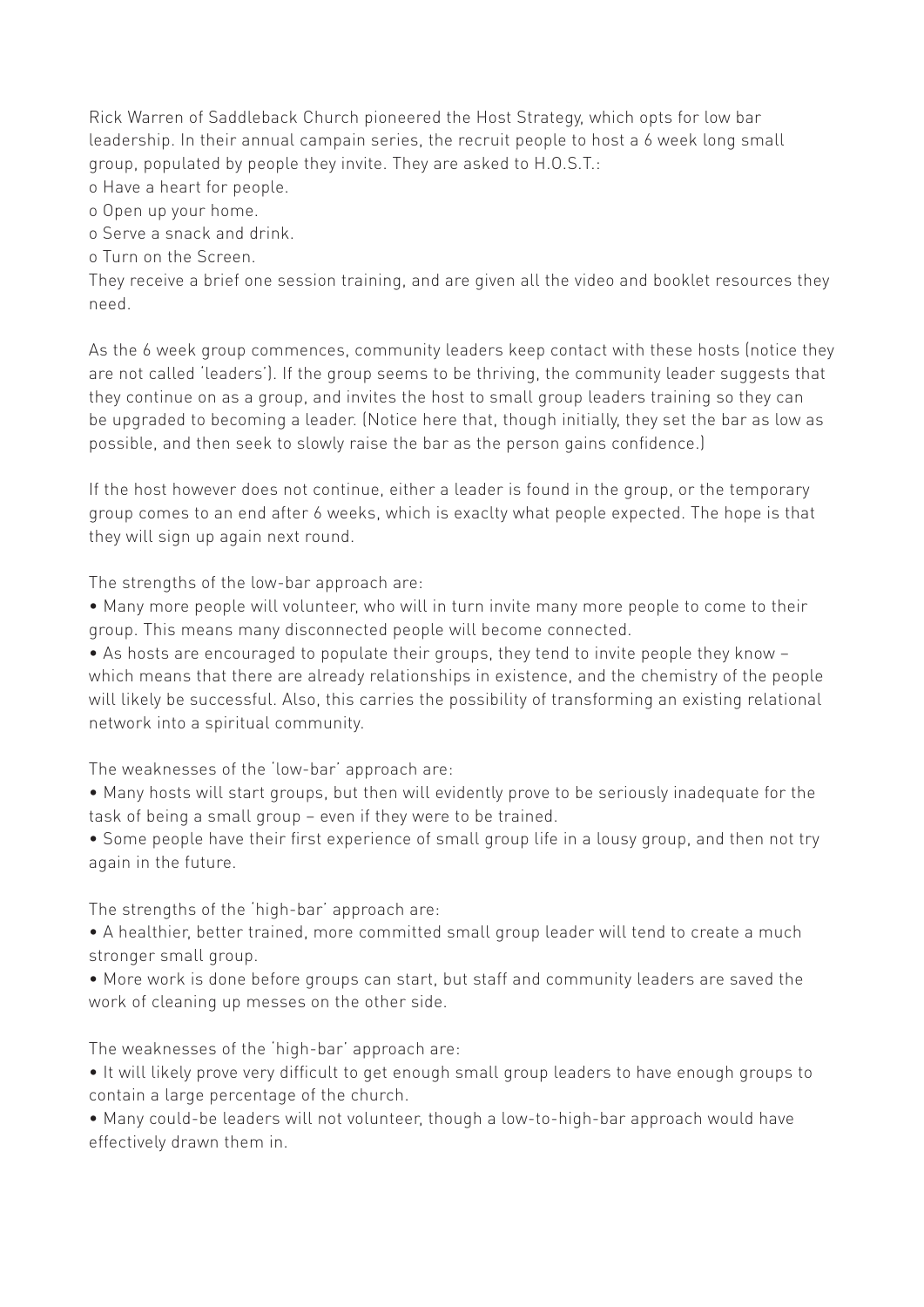In Common Ground, we generally take the 'high-bar' approach, though many of our congregations will take the low-bar approach in our annual superseries when we create video teaching for the small groups for 6 weeks. In that time we will invite people to start their own groups based on the HOST model of Saddleback.

But even though our bar is high, we try to lower it realistically. Small group leaders who start / lead permanent groups need to:

- Be warm relationally.
- Be warm spiritually.
- Evidence teachability.
- Have done our membership course.
- Do our small group leaders training.

Notice, we do not expect our small group leaders to:

• Be teachers. In fact, about the worst thing a small group leader can do is to try do a miniteaching every week.

• Be pastors. Though they are asked to care for the well-being of the people in their group, we ask them to do this primarily by creating a culture of mutual care in their groups. They can also turn to community leaders and elders if they are dealing with a person in their group who has problems that are beyond the capacity of the group to deal with.

## **5. HOW DO WE CONTINUE TO STRENGTHEN EXISTING GROUP LEADERS?**

Effective small group ministries are all built not only on the availability and initial training of small group leaders, but – more importantly – the ongoing support, re-inspiring and upskilling of these leaders.

Without this continuing care, many (if not most) small group leaders tend to fade out through discouragement or a sense of isolation.

Here are some ideas for doing this…

## 1) Understand the idea of a multi-level care network.

In Exodus 18, Moses adopts a method of caring for the people by creating several levels of leaders, each caring for some people under them.

Every leader needs to be cared for by another leader, who themselves is cared for by another leader. This is limited by the fact that a leader can only care for a limited amount of leaders. So, if a church has 12 small groups, ideally you will need 3 community leaders to each look after 4 of these small group leaders. The community leaders themselves will need to be looked after by someone.

Since Common Ground congregations are led by a team of pastors, we tend to make each of these pastors play a function community leader. As pastors, they then care for each other, and are cared for by a lead pastor.

Depending on the experience-level and capacity of the community leaders, and the experiencelevel and self-sufficiency of the small group leaders, the amount of small group leaders can vary. For example, one community leader might look after 3 groups, and another 7.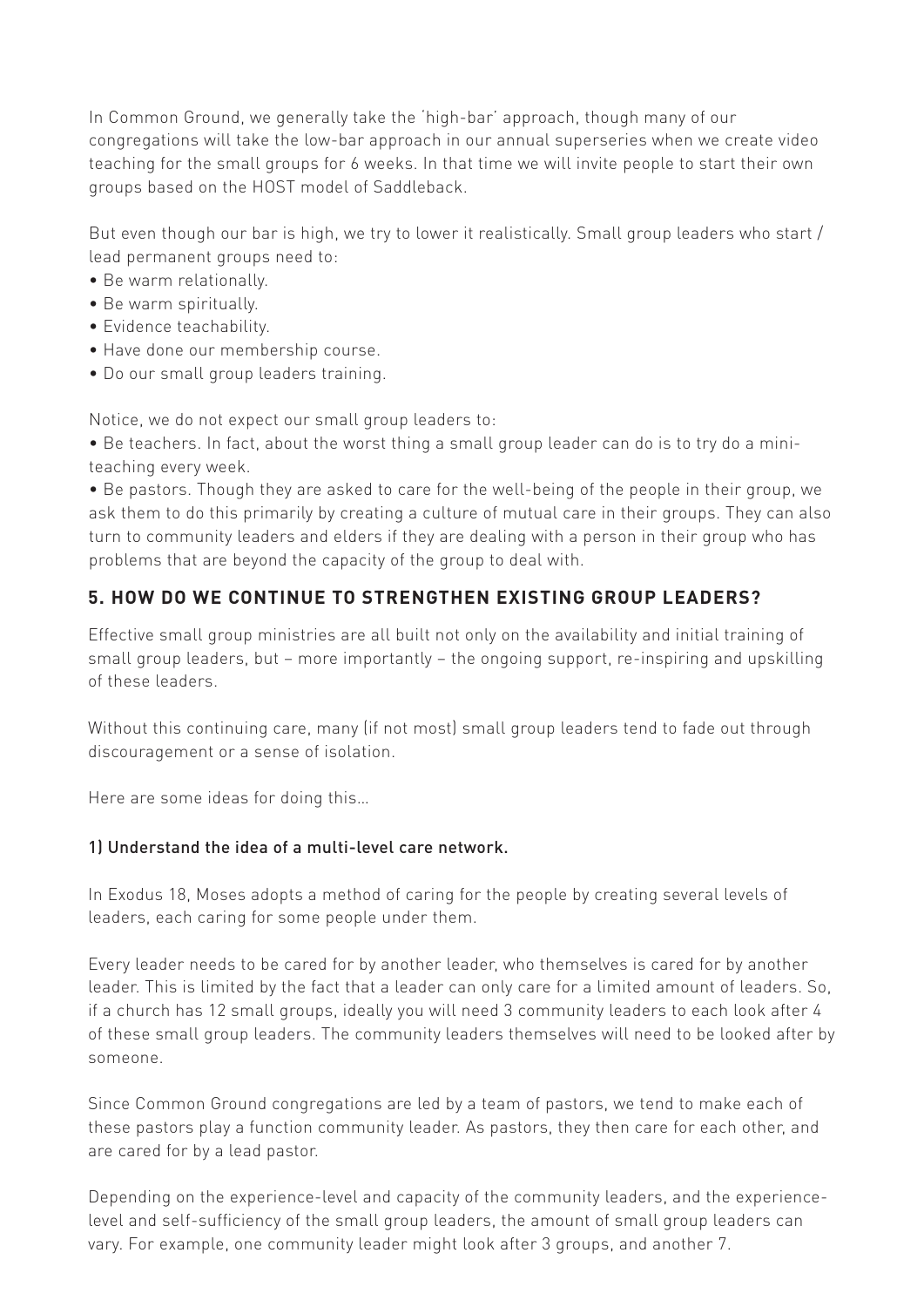#### 2) Clarify the community leader job description.

Essentially community leaders exist to serve small group leaders by:

- befriending them
- praying for them
- encouraging them
- keeping contact with them
- assisting them with facing common challenges
- celebrating with them in victories
- suggesting ways they can be upskilled
- keeping them connected to the larger vision of the church
- helping them identify potential leaders/hosts

How exactly, and to what degree this is done, may vary from church to church as well as group to group. The general rule is that, though all leaders need care, more care should be to those small group leaders who are new, who are going through a difficult time, or who are leading challenging groups.

Community leaders should give priority care to small group leaders in this situation. This care might involve meeting with them for coffee or visiting their group. In contrast, a flying small group led by an encouraged small group leader may only need a regular WhatsApp voice message of encouragement.

That said, it is general safe to specify what this care will look like, both so that community leaders can feel they are succeeding and so that small group leaders know what to expect.

For example, in one church community leaders might be asked to host a meal every year where they invite their small group leaders to come along. The community leader might give some encouraging input, and group leaders can share with each other prayer requests as they break bread together and pray for each other. Or community leaders might be expected to get a coffee with each leader twice a year – perhaps during the week, or after a Sunday meeting. (Over and above this, there will be events for all small groups where typically time will be apportioned for community leaders to hub with their small group leaders.)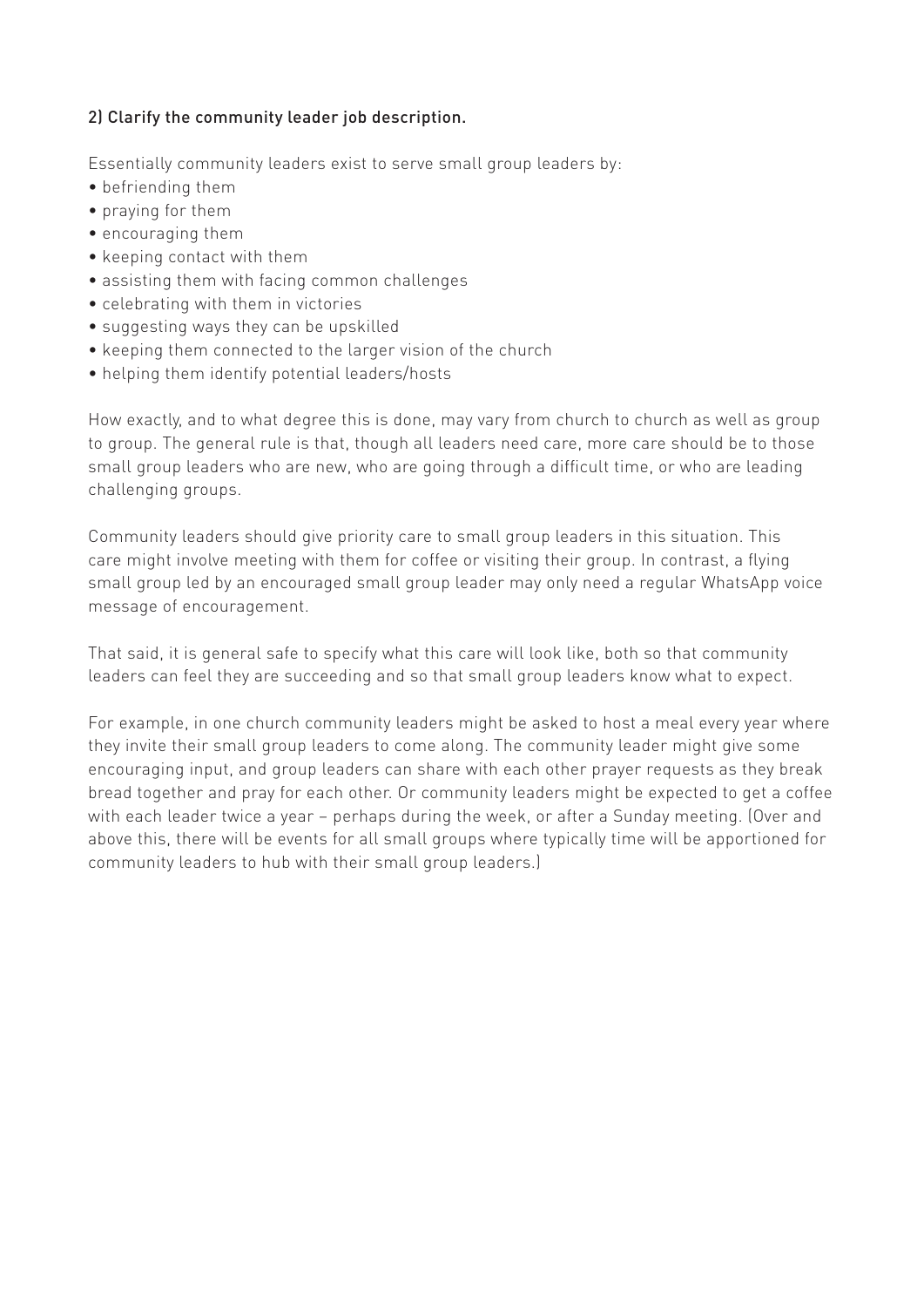## 3) Invite small group leaders to inspiring small group leaders gatherings.

Between 2 to 6 times a year, host events that are designed particularly to empower and encourage small group leaders. Intern leaders can also be invited so that they catch a vision for small group leading.

Steve Gladen of Saddleback Church lists many things these gatherings can do for the small group ministry:

• reaffirm why they do what they do • honour them and show value for what they do • connect them with others in similar positions • help them see what part they play in that vision • give people a chance to see their community leaders up close and personal and to hear from their hearts and ask questions • recruit new volunteers • instill discipline and motivation to carry the vision forward because people will sacrifice for a vision but not a task • produce excitement through a demonstration of community • show the authenticity and integrity of the leadership

He also advises, 'Include personal recognition in the event. It costs you nothing to recognize people— the youngest, the oldest, the longest doing group life, the newest leader. . . . You get the idea. Think of reasons to highlight them. Be sure to recognize spouses of leaders— they are often the unsung heroes.'

People need to leave this event more connected, inspired and equipped.

## **6. HOW DO WE CATALYZE DEEPER COMMUNITY IN SMALL GROUPS?**

As previously said, one purpose for small groups is the formation of real community.

The most common mistake made is to assume that just because people attend small group meetings that community is being formed. This is not always the case.

We should train small group to form community. Each group and church can inspire its own strategies for doing so.

## 1) Here are some things small group leaders can do, which we have found really helpful in Common Ground:

Leaders should model vulnerability. Authentic community requires authenticity. This means that people feel free to share when they are struggling. The best way to create a safe place for people to share is for the leader to share vulnerably themselves. We think of Paul who said to the Corinthian church, 'I have opened my heart wide to you – now open your heart to us' (2 Cor 6:21-22).

Food brings the people together. Across every culture, nothing brings people together like eating food together. Although the average small group meeting cannot realistically include a meal, small groups should have meals together some times, and should always have refreshments and perhaps some snacks.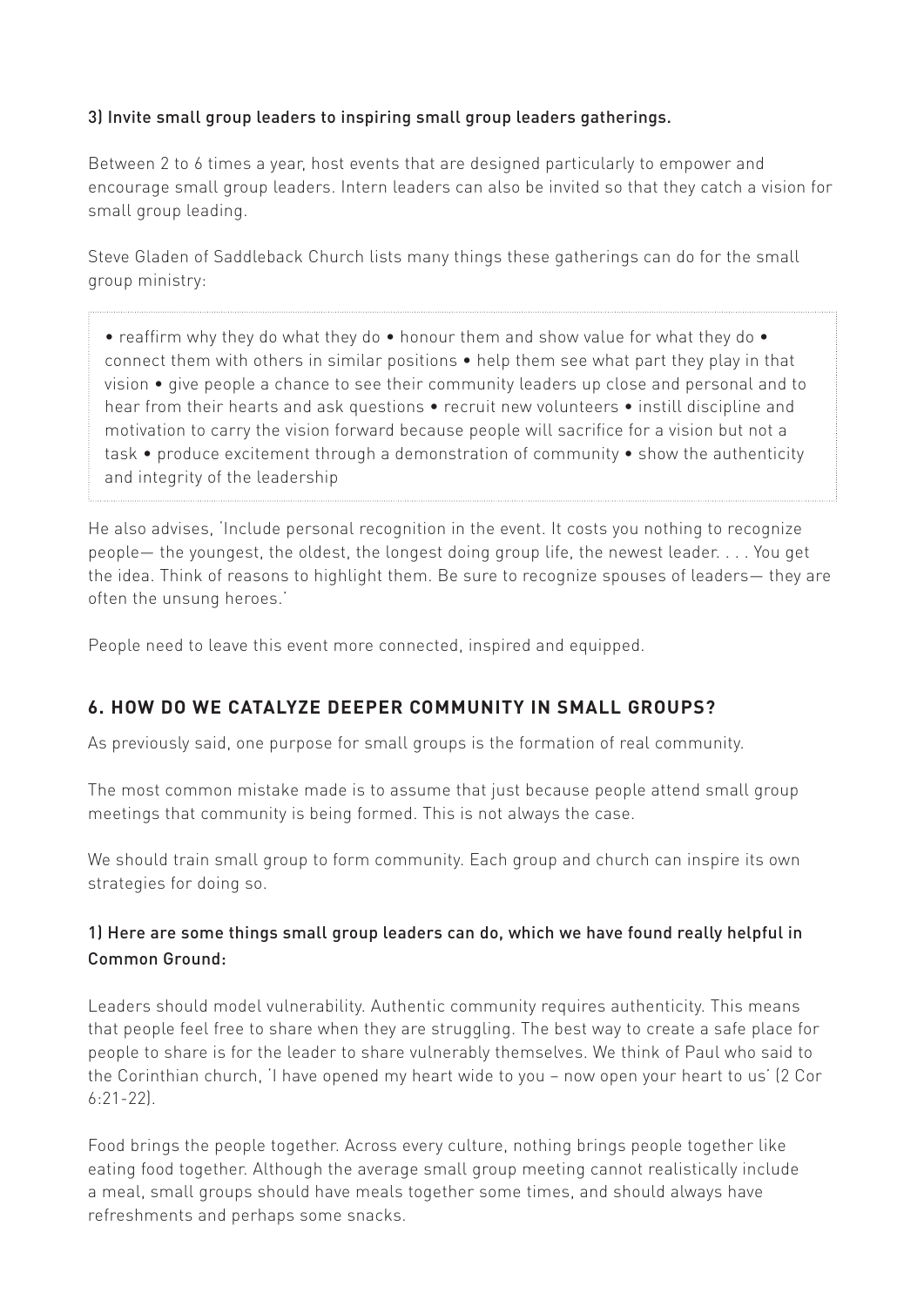Get people to share their stories. Especially when a group is new, allocate time for every person or couple to share their life and faith story.

Socialize outside meetings.This is probably the most important secret to taking community to the next level. A small group that informally gets together for weekends away or has a meal together makes the relationships go much deeper.

As the group grows, use subgrouping. For part of the night – perhaps the discussion or the prayer time – subdivide the group into small groups.

Create a WhatsApp group. This allows people to stay connected throughout the week, as well as to share prayer requests and information about the next meeting. Don't allow people to spam this though.

Assign people community-building tasks. Instead of the small group leader feeling they have to drive community, ask someone to do things like: organizing the weekend away, organizing the birthday list, organizing the practical response to a person in crisis (such as someone in hospital, or someone who has just had a baby).

Use communion to build community. If you have community, make this the major event of the night. One idea is to do the following: As you break the bread, share where you are broken this week. As you drink of the juice, share what experience you have had of God's grace this week. Pray together and for each other.

Spontaneously minister to people. When someone shares something deep and vulnerable, it is sometimes best to say 'Can we pray for you right now?'

## 2) There are three structural emphases that can also help the building of community in small groups.

Protect small group mights. In Common Ground, for example, our calendar reflects the night small groups are meeting, and we are very hesitant to cancel small groups for the sake of other events we want to put on.

Group people based on similar stages of life. There are many people who would prefer a group consisting of people from all stages of life, and these can make for wonderful community. But our experience is that these groups are far and few in between, and very often come undone. People generally form community more easily with people of a similar stage of life. This tends to happen quite naturally, but you can be even more intentional and identify the groups: • university students

- twenties
- 
- young marrieds • older married
- singles
- empty nesters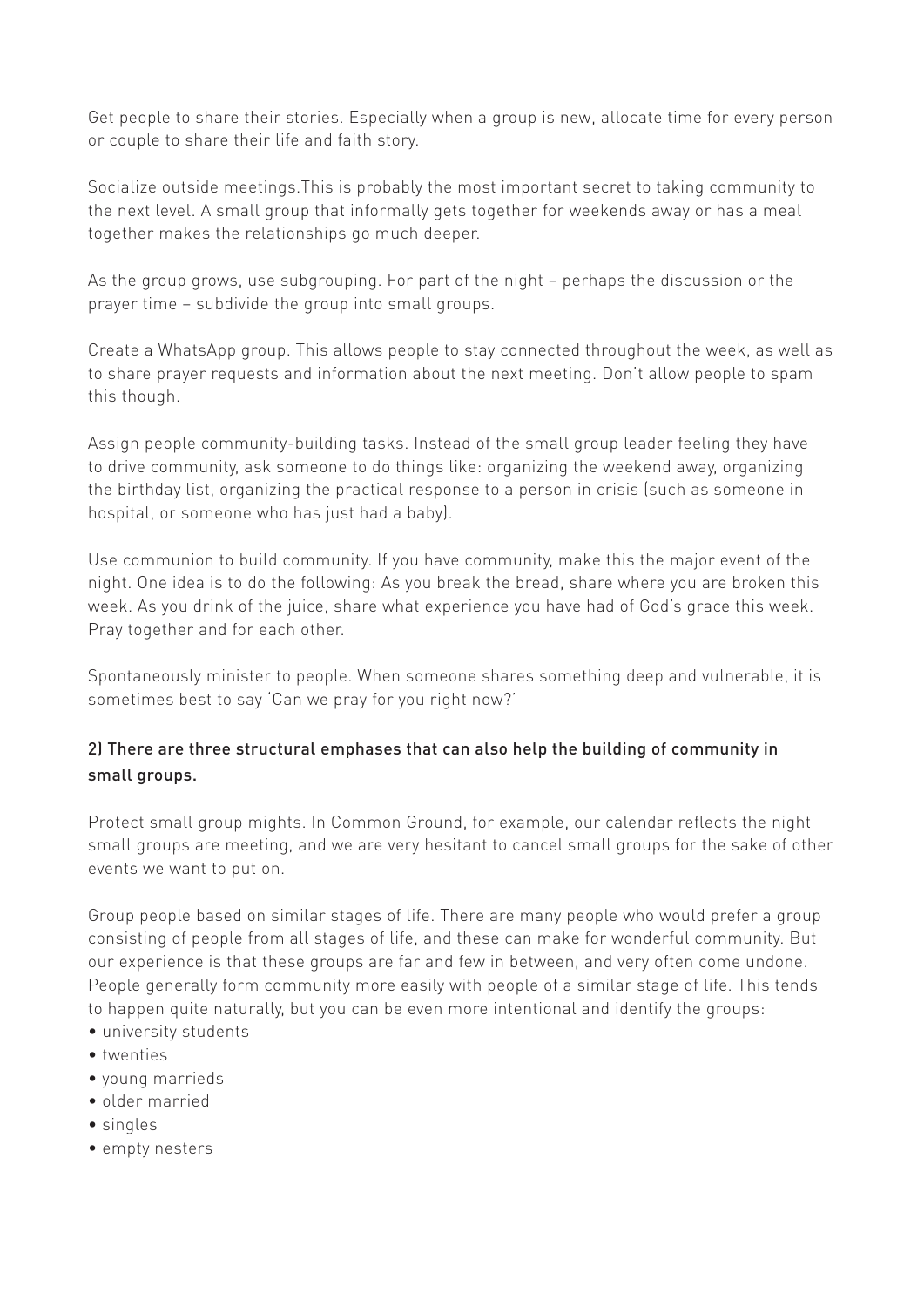Openly encourage group-seeking people to look for groups where they feel they fit. The two main factors that tend to determine the relational strength of a group are 1) the commitment levels of each person in the group and 2) the chemistry between the people.

Since chemistry is hit and miss, we visit 2 or 3 groups if needed until they find one where they feel they can relate to some of the people in the group. We also train small group leaders to walk the delicate balance of saying to guests that they they would love to have them, but that if they want to visit another group that's totally cool.

Consider the preferred group size. On the positive size, the bigger a group gets the more energy there is, the more the extroverts thrive and the more there can be a great group night even when many are absent. On the negative size, the bigger the group gets the less personal it becomes, the more introverts become threatened, and the higher the chances are of people coming less – because they feel their absence won't be felt.

There is wisdom in a cut-off size of people. As a general rule, a group can grow to the size of the home where the group meets. The average group can grow to say 10 regulars.

However, it may not be wise to insist of cutting off group size. Through the use of subgrouping and many assistant-leaders, some of the night can be quite intimate, even if other parts of it are far more gregarious. Also, some leaders have a tremendous gathering gift, and can draw and hold a far greater amount of people than the average leader, especially if big enough homes are used.

## **7. HOW DO WE CATALYZE GREATER DISCIPLESHIP IN SMALL GROUPS?**

There are many churches that have come to question the disciple-making efficacy of small groups. It is one thing saying that growing in Christ is one of the purposes of the group, but that does not mean that this is actually happening.

Said differently, community might be happening but discipleship is not necessarily happening.

In fact, the Reveal Survey done with 80000 people revealed that people who are newer in their faith tend to experience spiritual growth through their involvement in a small group, whereas people who have been Christians longer don't.

Why is this? Two main reasons:

1) Small groups tend to be safe. More is required to keep growing than sitting around talking and praying with other Christians. Active service is require. Missional living is required. Small groups tend to be safe, whereas discipleship thrives as people step out of their comfort zones in their service of Christ.

2) Small groups tend to be high-support but low-challenge environments. For instance, when people are invited into a small group what is emphasized is the safe, accepting relationships. No one expects to be heavily challenged or to be held accountable for making changes in their lives. Small groups tend to be supportive, whereas discipleship thrives as people are challenged and held accountable.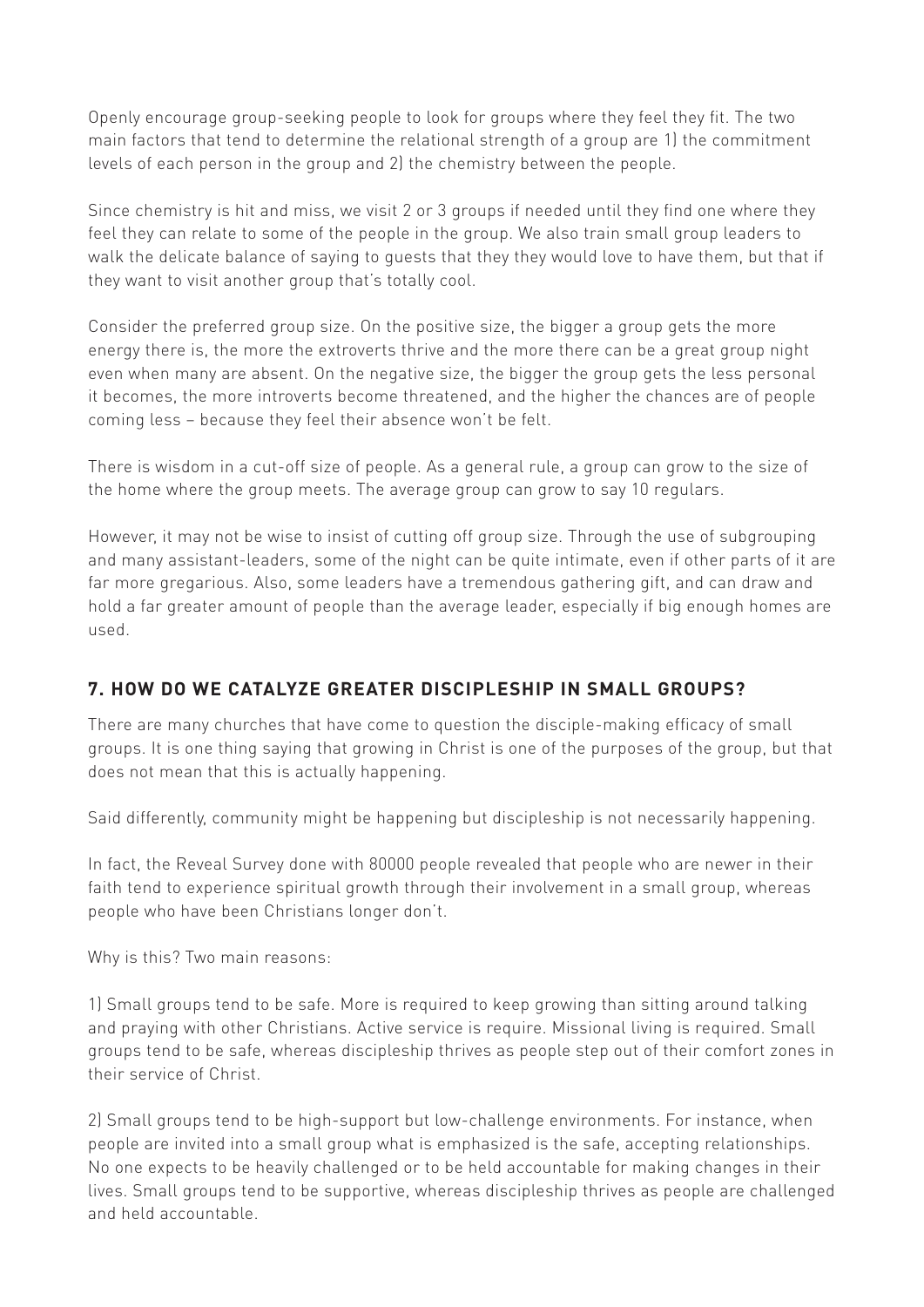## 1) Here are some things small group leaders can do to catalyze greater discipleship in their groups:

Create a culture of 'next steps'. The very idea of following Jesus implies that we are trying to discern the next thing Jesus wants us to do, and then do it – or die trying. The small group leader can regularly ask people, 'So what is the next step that Jesus is calling you to do?' Then, the answers can be written down, and in the following weeks the answers can be read again, and people are asked how they are making progress on these fronts.

Especially emphasize the next steps of personal spiritual disciplines and serving within and beyond the church. The Reveal survey mentioned earlier shows that people tend to keep growing spiritually when they are daily reading and reflecting on Scripture, and when they are active in their love and service of others – whether through serving in a ministry team in the church, or serving those in need in the city, or in reaching out to people far from Christ. Though small groups cannot do this, small groups can help people start and fortify these activities.

Perhaps pair people with accountability partners. So rather than asking every person in front of all the others how they are doing on their 'next steps', make sure everyone has someone whom they can mutually hold accountable. Even more important than the 'How are the next steps going?' is 'Who is the person you are accountable to for doing your next steps?'

Be sure to encounter God together in prayer. Small groups tend to be more horizontal (us communicating with each other) more than vertical (us encoutntering God together). This must be countered through helping people encounter God together in times of prayer and worship. Steve Gladen gives some ideas for doing so…

• Silent prayers. Take time to be still and listen. Give group members time to silently commune with God.

• Solitude moments. Have a small group meeting during which members are asked to go away by themselves with their Bible for 30 minutes. This can be done outside in a park setting or just in a home by allowing members to go to different parts of the house and then come back together and share with other members of the group.

• Meditation. Meditate on passages of Scripture. Perhaps provide group members with paper and pens to write their thoughts after meditation.

Encourage some people to venture out and start their own groups. No one grows more than the leader. When a person starts to plateau spiritually in a group, the group leader can encourage them to start their own group – this will help them to grow in a whole new way.

## 2) There are two structural emphases that the church leadership can use to help people grow in their discipleship to Jesus through small groups:

As a general practice create sermon-based small groups.

Some churches, like North Point Church, allow small group leaders to select their own curriculum. Other churches, like Saddleback and North Coast Church, create Group Guides based on the Sunday message.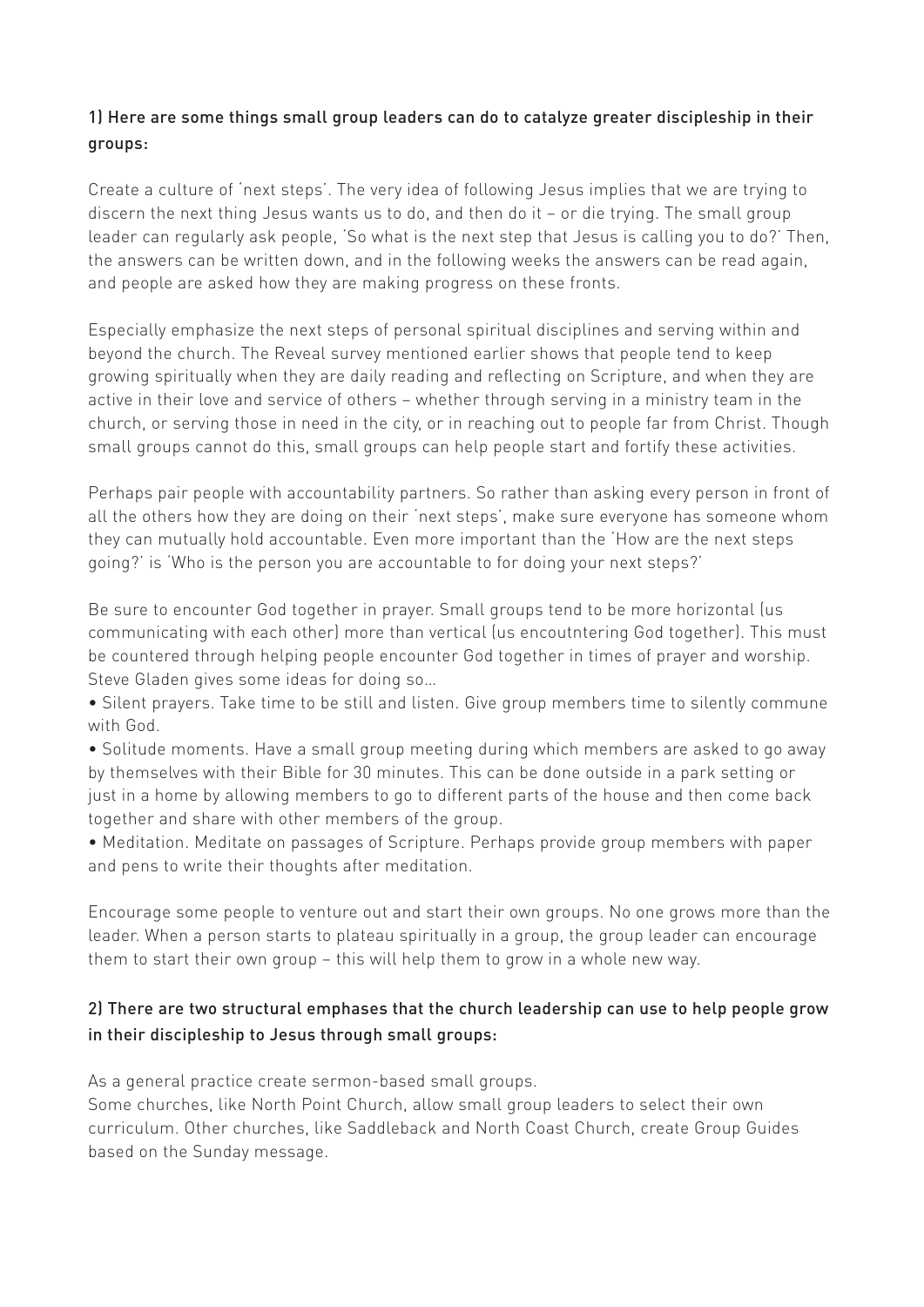In Common Ground, we encourage small group leaders to most often use our Group Guides based on the Sunday message, yet from time to time, for a month or two, they are free to select some Bible study resource.

There are a few reasons we err on the side of sermon-based group guides:

• The Bible places emphasis on doing what we know. James 1:22 and Matt 7:24 stress that we grow in our faith as we apply God's Word – not just hear it. Sunday messages tend to be a download of knowledge, but little time is given to help people put it into practice or consider its implications for our lives. Small groups however can close the gap between the Sunday message and the lives we live.

• People tend to be able to absorb one thing at a time. If people are working through a certain topic on Sundays, reading a different topic in their devotions, and then are working through some unrelated content in their groups, all of it is less likely to stick. By focusing on one thing – on Sunday and in the subsequent small group – people are more likely to remember and apply what God is teaching them.

• It keeps all small groups (and people in the groups) moving in the same direction. Imagine each small group as a boat in a fleet. When all are working through the same content, it creates an alignment of each group and person to the current emphasis of the church as well as to each other. A fleet requires that all boats move in the same direction.

Creating these sermon-based group guides must be done well. Here are some guidelines for creating a Group Guide:

• Get the Group Guide to people as far in advance as possible. If possible create the group guide the week before. This is only possible if the preacher prepares far in advance through a written manuscript. Failing that, the group guide should be created as soon as possible after the Sunday message – and sent to the small group leaders.

• Even if the preacher has not finalized their message, push them in advance to decide on an application question they will put into their message. This will mean that at some point in their message they say, 'Those of you in small groups this week, one question you will discuss is….' This question must then be in the Group Guide.

• Use open-ended questions. These should generally progress from understanding ('What does this mean?') to motivation (So what? Why is this important?) and finally to application ('Now what? What difference can this make in your life?').

- The Group Guide should consist of five parts:
	- o Pray
	- o Introduce the topic in a get-to-know-you way
	- o Very briefly recap the message
	- o Dig into God's Word for greater understanding
	- o Apply to our lives
	- o Pray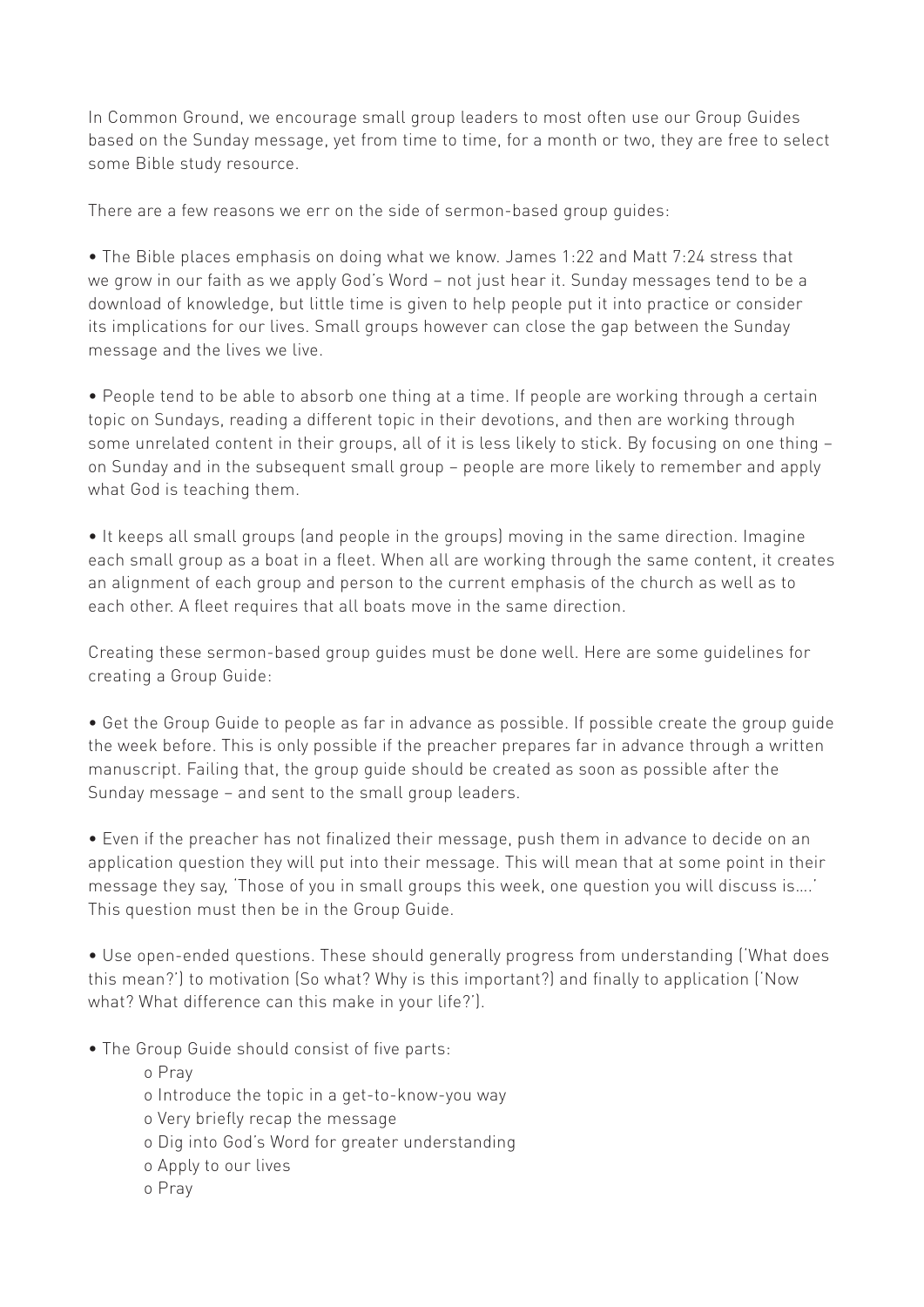• Pray. Very briefly invite the Holy Spirit to transform us through his Word and our talking and praying together.

• Introduce the topic in a get-to-know-you way. Based on the subject of the night, find a question that gets people onto this subject but also provides a chance to get to know each other better, or to share about some current aspect of their lives. This kills two birds with one stone – introducing the subject and building community. Keep this part tight though. There are greater goals for the night yet…

• Very briefly recap the message. It is remarkable how people will have forgotten what was preached on the Sunday before. Also, many people were not there. So restate the biblical text and the major points of the message. Another option is to ask some form of the question, 'What stuck out to you in the Sunday message?'

• Dig into God's Word for greater understanding. Either the group can re-read the Scriptural passage used the Sunday before, or another Bible passage that revisits the same theme can be provided. Ask two or three questions that make people delve into the passage, allowing them to glean fresh insight. Where possible try reconnect this text to Jesus and the Gospel in at least one of the questions.

• Apply to our lives. This is by far the most important part. The Sunday message tended to specialize in observation and interpretation of the text, but may have been very generic when it comes to application. The more personal people are here, the better. Ask people, 'Now what? What difference can this make in your life?' and sometimes, 'What makes it difficult for you to obey God in this way?'

• Pray. Suggest a create prayer angle.

Create gender-based groups of 3 or 4.

One way to off-set the lack of intensive personal discipleship in small groups is to encourage people to find two or three other people of the same gender they can meet with outside of the group meetings – say every second week for a very early morning, or a breakfast or a lunch. The express purpose of these groups of 3 or 4 is to be far more intentional about helping each other feast on Jesus, fight their sin and fulfil their mission for example. It is best not to set up these Groups of 3 or 4 as an alternative to normal small groups, but rather as a supplement to them.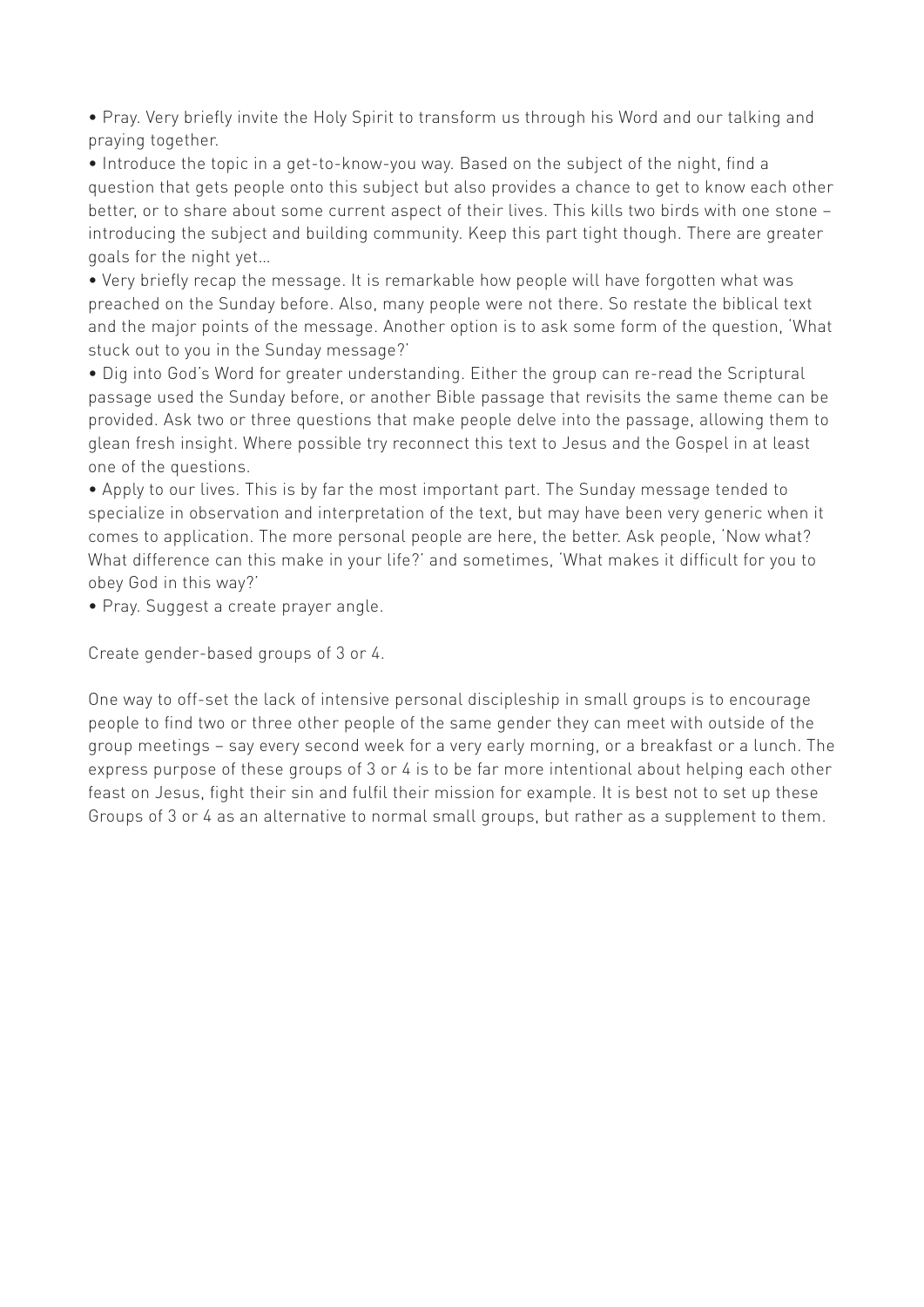## **8. HOW DO WE CATALYZE AN OUTWARD MISSIONAL FOCUS IN SMALL GROUPS?**

The two major weaknesses of small groups as they are normally practiced is that they are poor at disciplemaking and that they tend to be inward-focused and not a meaningful vehicle for reaching people far from God. We will address the latter weakness now.

## 1) Here are some things small group leaders can do to catalyze greater missional potency in their groups:

Do a service project together. Appoint someone in the group to explore options for what the group can do together to meet some need somewhere, then do that together as a group. It is unlikely that this service project can be a weekly one, but the whole small group might be willing to set aside a Saturday afternoon to do something for example.

Put on a purely social event where unchurched friends and family are invited to come along. This way we can introduce our one sets of friends to our other set of friends. This is a kind of pre-evangelism event.

When an unchurched person arrives in the group, coach the group to change tack. Christianeze language must be abandoned for example. Inclusive langiage should be used. Don't make the person do anything they would likely feel uncomfortable doing for example – like reading or praying aloud, or being asked to share.

Use the group to enlist every person to a life of everyday, relational outreach. Ask the group to share the 3 people far from God that they are praying for and regularly interact with. Perhaps write these names down and pray together for their salvation. Share any stories of spiritual conversations you have had with people in the preceding week. Practice sharing your testimony with each other as a group, then encourage people to look for natural opportunities to do the same with people far from God.

Encourage people to host of a temporary group, or become a new leader of a new permanent group. Using the superseries video-based content, encourage people to populate the group with people they know who do not go to to church.

## 2) There are three ideas the church leadership can use to help people do mission with Jesus through small groups:

Schedule the entire group to volunteer in events or on Sundays a few times a year. For example in one Common Ground congregation, every Sunday a different small group is scheduled to do welcome, offering-collection, clean up and coffee team.

Reach unchurched people and plant new groups using Alpha. Alpha is a group-based way of reaching people for Christ and connecting them into community. In an Alpha course, trained table facilitators and their helper invite unchurched people to come along to the opening night for a no-pressure meal and a presentation.